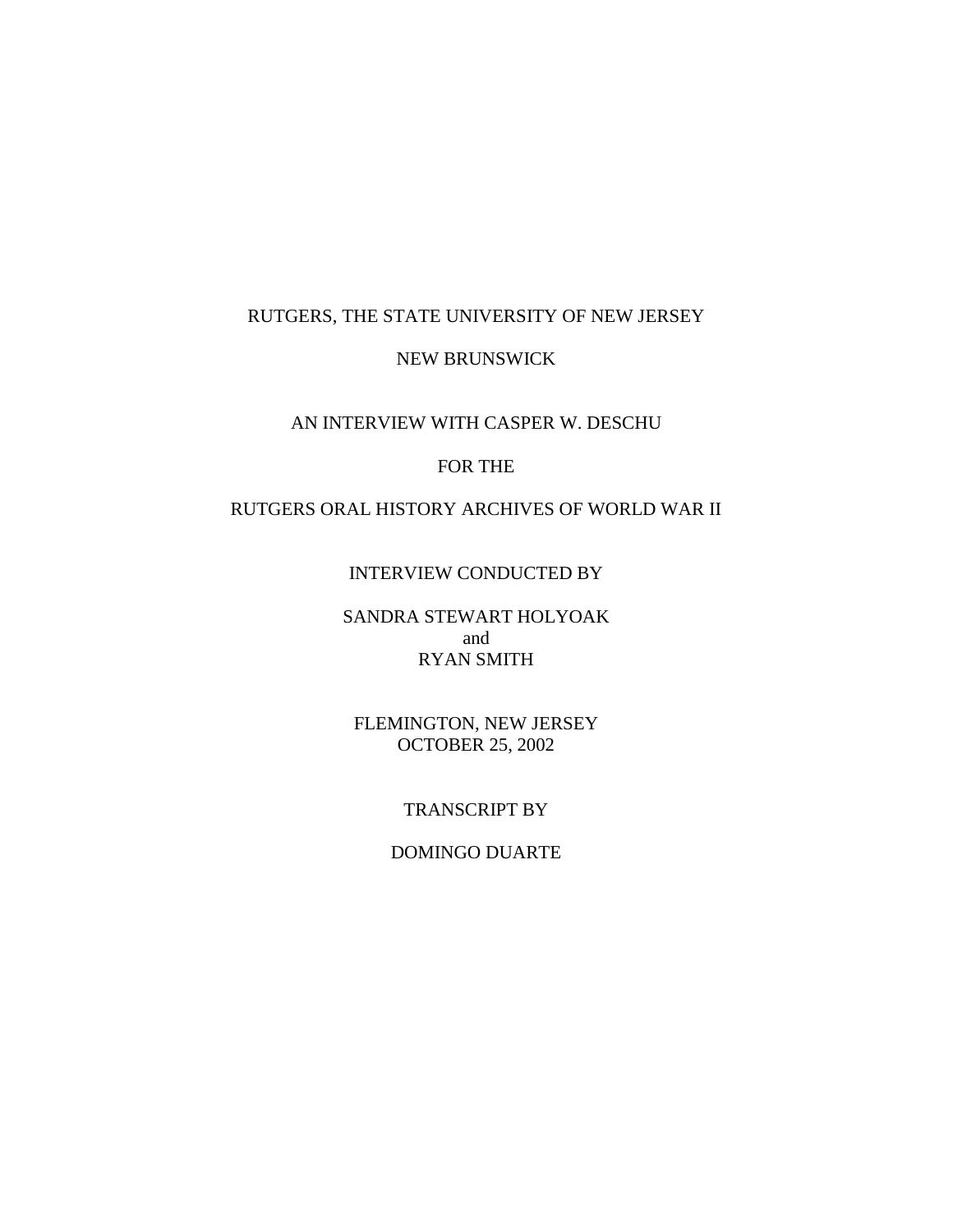Ryan Smith: This begins an interview with Casper Deschu on October 25, 2002, in Flemington, New Jersey, with Ryan Smith and …

Sandra Stewart Holyoak: Sandra Stewart Holyoak.

RS: Mr. Deschu, can you tell us where you were born?

Casper Deschu: I was born at New Brunswick, New Jersey, right in Rutgers' hometown, on April 29, 1921. My parents lived up on Comstock Street, which is just one block down from the Ag School at that time. It's no longer the residential section it used to be, but I think the last time that I was there, at the house, it had been taken over by somebody that was renting it out to Rutgers students now. I had a short walk to the Ag School when I had classes up there and had a long walk when I had classes across town at the Rutgers campus.

SH: Tell us about your father, what his background was and his family history?

CD: My dad came over from Hungary, Romania actually at that time. It seemed to be that every time they had a little battle, there was a change of borders and I'm not sure whether they came from Hungary or Romania now, but both he and my mother came over as young people and they married over here and had four children. I was the youngest of the four.

SH: Can you tell us about your mother and father's family? Did they come as a family unit or did they come singularly?

CD: They came over singularly. My mother had a sister over here and she first came over when she was twelve years old. … She went back to Romania then and came back over here when she was sixteen and my dad came over because of the persecution, war, and religion. … Both settled down in New Brunswick. They lived in different towns in Romania, but they met here and married at a young age.

SH: Were there family members here for your father, as well?

CD: My father had a cousin, I think, who was over here, but I'm not too certain just where he lived. … They worked in a rubber factory in New Brunswick, making boots, and my mother worked in a cigar factory on Somerset Street.

SH: Did they talk a bit about what it was like to be immigrants to this country?

CD: I wished I had taken an oral history of my folks that I could refer back to, but I don't recall too many of the details. They were content and happy here, I know.

SH: What about the customs in your home? Did they keep some of the customs that they brought from Romania, the food, or the traditions?

CD: Not too many I don't believe. They spoke German actually, it was a German-speaking village that they came from and they did speak German with a very different dialect than what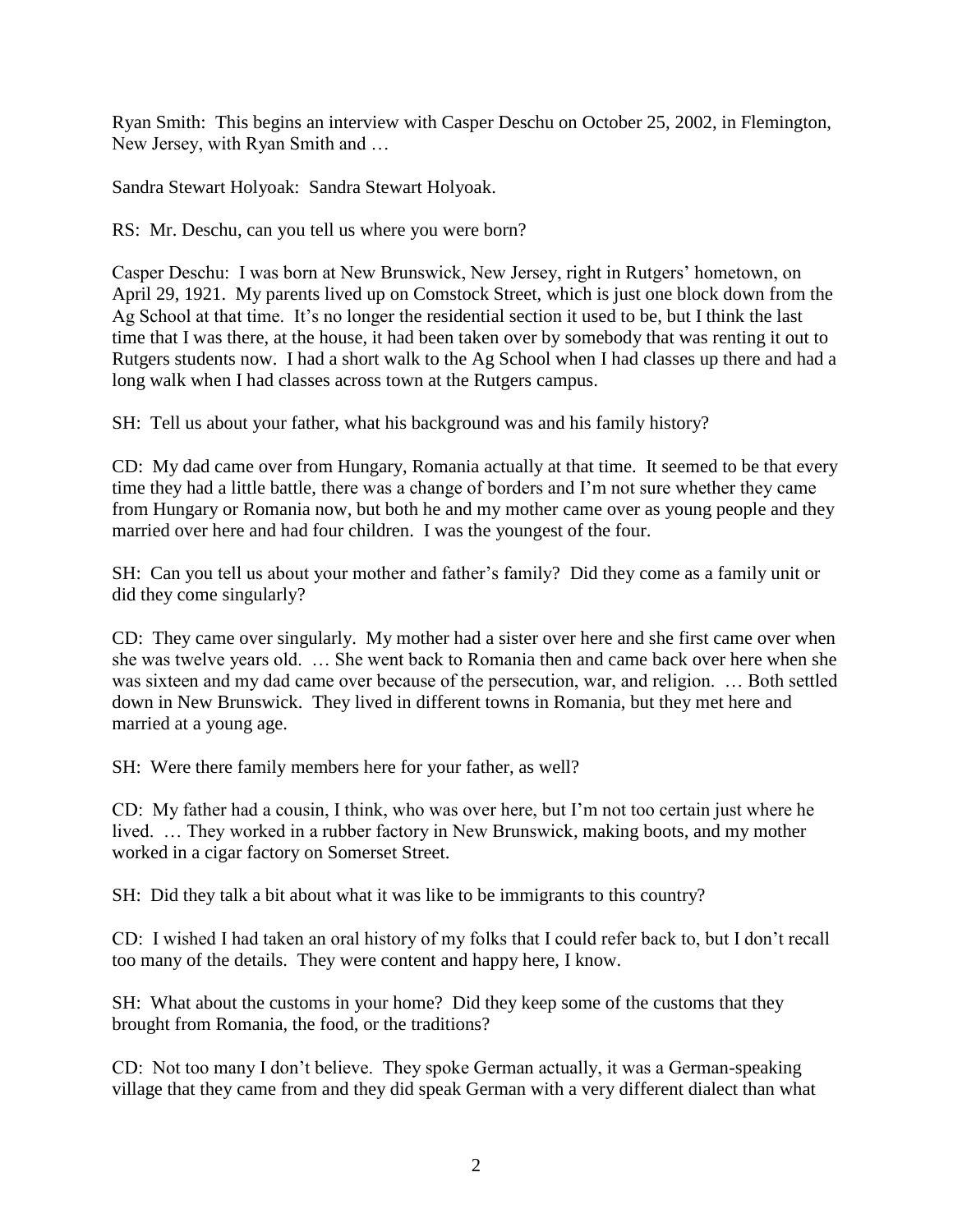you hear today. … But, I never did do too much conversation in German. My mother did take me over to Romania when I was eleven years old and I got to see my two grandfathers, but my two grandmothers … had passed away already. I have slight recollections as an eleven-year-old; I wish again I had a better memory of information of what existed over there.

SH: Did your mother take all of the family with her or just you?

CD: No, just me. I was the baby at that time. My brother was seven years older than I and my sisters were eleven and twelve years older. I was the favorite baby, I guess.

SH: At least that's what you were told. [laughter] Do you know what precipitated the trip for your mother to go back to Romania?

CD: I think she just wanted to see her father and knowing it was probably the last time. I recall, when I was over there we had an eightieth birthday for him, which brings me to the point where I had my eightieth birthday at Winants Hall here a year and a half ago.

SH: Did you really?

CD: Yes.

SH: That's wonderful. Then tell us about what it was like to be a young kid growing up and what did your father do? Was the home always there near the Ag School?

CD: My dad worked at Paulus Dairy, which was a dairy in New Brunswick and ended up managing the plant. There he started out as a delivery boy and they had horses and buggies in those days and I remember the milkman coming up and down the street with their horse. In the wintertime, with snow, they came through with a sleigh. They had their milk on the back of the sleigh.

SH: Where did you go to grade school?

CD: Very close by my home, it was called the Nathan Hale School and it has since been torn down and it is now, I think, Martin Luther King School. [It was] just a block and a half from where I lived.

SH: What did you do as a young boy in grade school for fun?

CD: We used to play out in the streets, played nip and roller skate and ring-o-leveo and marbles. We could play on the street and not have a car come by for an hour or so. ... Today you'd be run over inside of thirty seconds.

SH: Do you know what nip and ring-o-leveo are?

RS: No, I don't.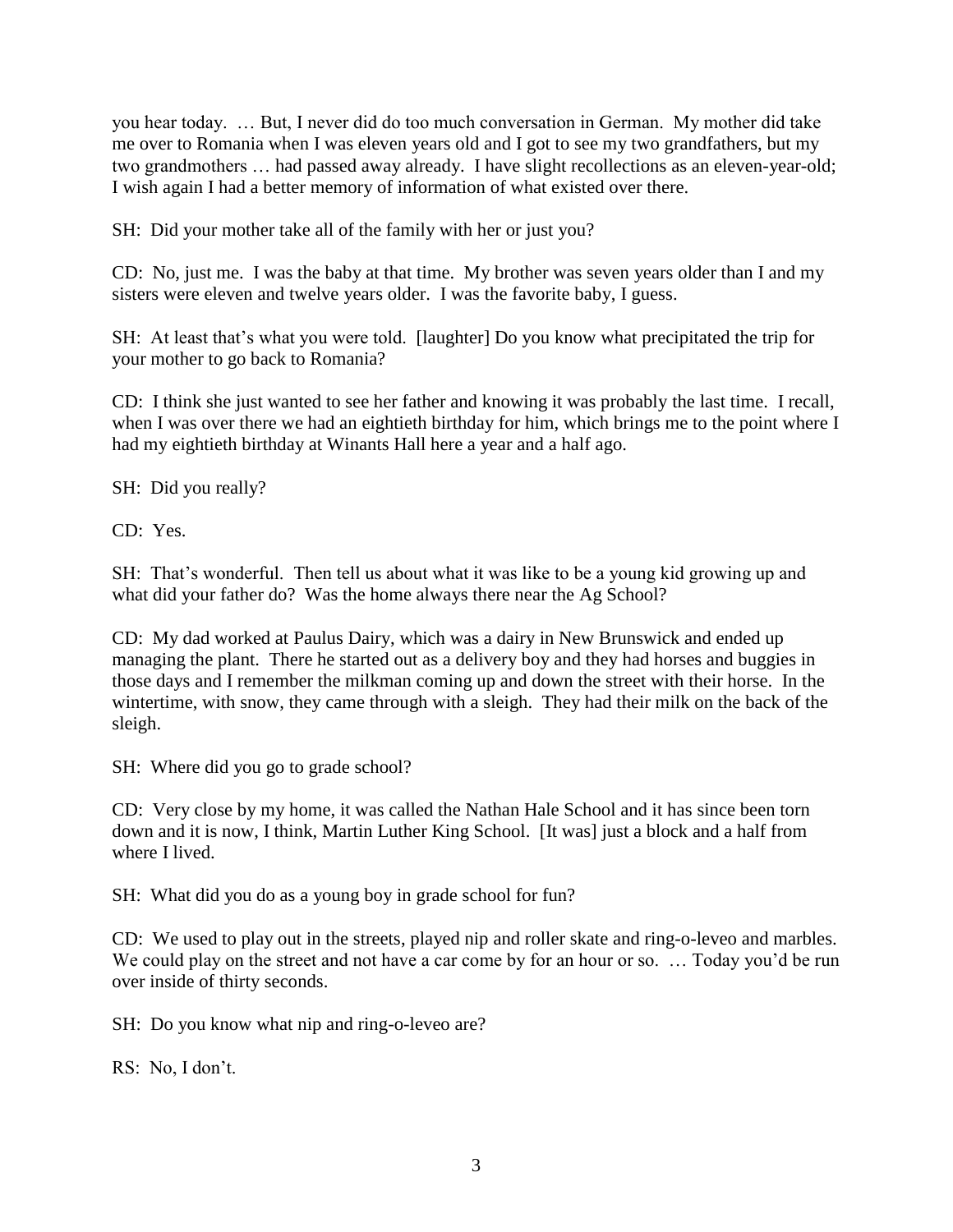SH: Can you tell us what those games are?

CD: Nip was a game where you cut your mother's broomstick off and you took a six inch piece of it and sharpen the ends, and the other piece you used as a stick, and hit it like a baseball, tip it up. That was nip.

RS: Like street baseball, I guess.

CD: Yes, except that we didn't use a baseball, we used this little wooden stick and the longer you used it the points would wear down more and more.

SH: And what was ring-o-leveo?

CD: Ring-o-leveo was just the hide-and-seek type game played out on the street, whether it would be in daytime, or nighttime under the street lights, a big change from what it is today.

SH: Were you involved in a church as a young man growing up?

CD: Yes, I was in the Dutch Reformed Church. My parents were Catholics over in Europe. When they came over here they converted to the Dutch Reform Church, which was on Livingston Avenue in New Brunswick. I was active in the youth group and we had good times; put on plays and went to baseball games in New York. I don't know what the church is today.

SH: What about in high school, what were your interests and where did you go to high school?

CD: I went to New Brunswick High School, which was on Livingston Avenue in New Brunswick. … I'd say it was about a half mile from my home and I participated in track and cross-country and a little basketball. As a senior I was telling Ryan before that I really didn't know what I was going to do when I graduated, so I went back and took a postgraduate course because I graduated in February. We had semesters that are half years and I needed some other credits. … I went to Rutgers Prep for a year after the postgraduate, before I went to Rutgers itself.

SH: Who encouraged you to do this? Was it somebody in the school?

SC: I think it was probably more my older sister and brother-in-law. My older brother and the brother-in-law, who married my sister, had gone into Rutgers or was in the process at that time. … I think Ed, more or less, encouraged me, more than my parents did. Not that my parents denied it, but he was the one who encouraged me.

SH: What is your brother-in-law's name? Did he graduate from Rutgers as well?

CD: Ed Glass and he graduated, I believe in the Class of 1932. My brother, John, Class of 1936, who is seven years older than me, had already graduated from Rutgers when I started, so he was an influence, too.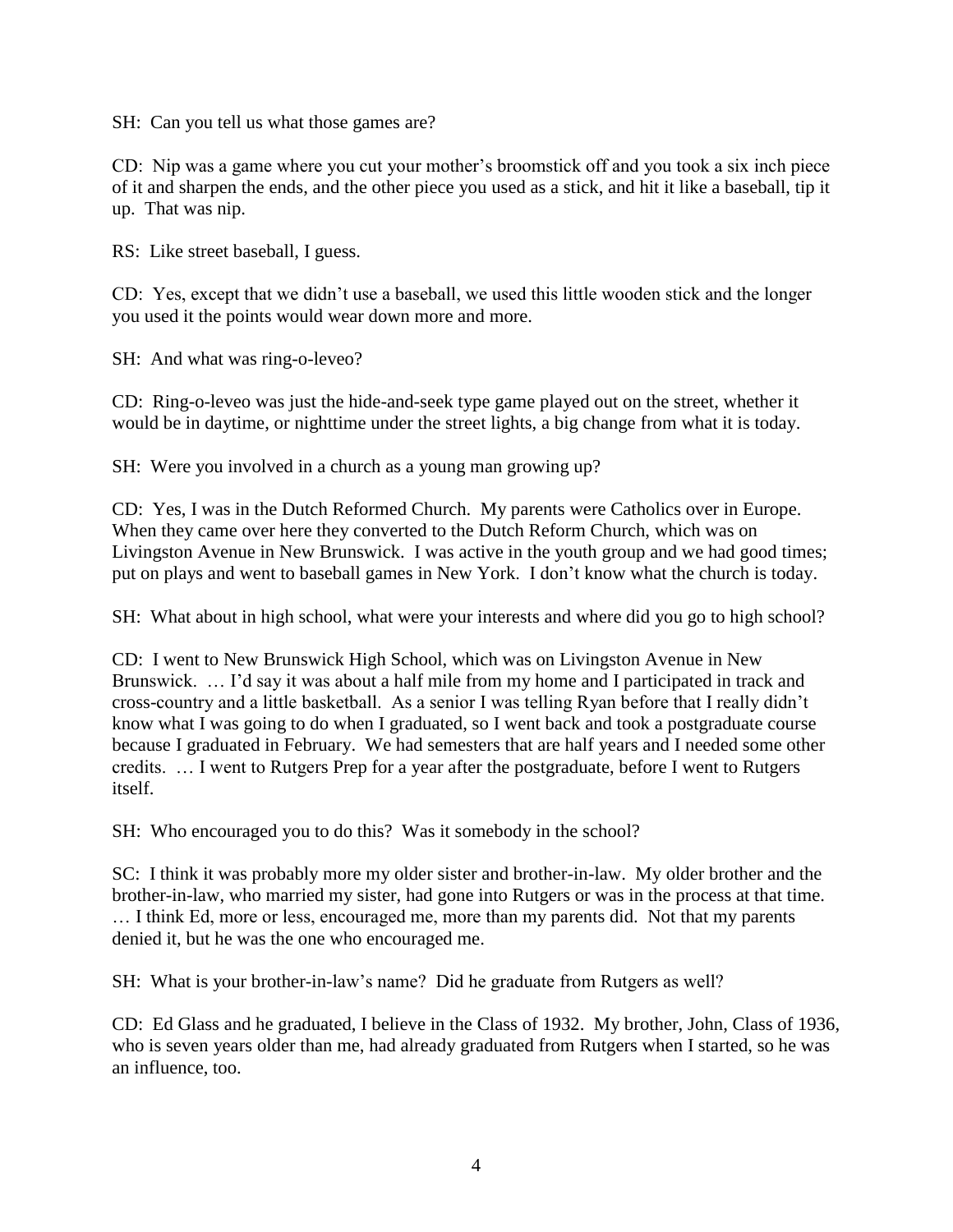SH: Did you have another sister?

CD: Yes, I had another sister, Kay. She went to, I believe, a business school in New Brunswick, Drake Business School?

SH: Did the other sister go to college as well?

CD: I think Marge took a business course, also.

SH: That's pretty impressive for your mother and father to get their four children through college.

CD: It wasn't a full fledge college that they went to, but they turned out to be very good, and lovable, such successful sisters.

SH: [laughter] I was going to ask you when you were a kid growing up, because you were so much younger, did you have a lot of interaction with them or were they pretty much on their own?

CD: Well, I think, I did have quite a bit of contact with my younger sister. I shouldn't say younger, but the youngest of the sisters. I recall having gone to her home, stayed there with her quite often. I was probably a teenager, young teenager, and Kay was already married and working and living on her own.

SH: In high school, did you have a job after school, or in the summers?

CD: In my senior year, I had a job. As a matter-of-fact, I worked for the Dean of the Ag School for a few years, a few hours a week doing his grass cutting. … I'm just trying to think, there were two of them, one was a pharmacist and then Dean lived right across the street and I worked in both of their places doing yard work.

SH: Was this Helyar?

CD: No, it wasn't, not Helyar. I remember the pharmacist's name, was Hoagland.

SH: We can look that up.

CD: He had a drugstore on George Street. I wish I could remember the Dean's name at that time. Oh, yes, it was Dean Martin.

SH: We want to ask you then about your decision to go to Rutgers Prep? We've heard a few stories about Rutgers Prep; can you just tell us what your experience was with Rutgers Prep?

CD: Well, basically, I went to pick up a few credits that I hadn't taken in high school. Chemistry, I believe, and I took a literature course, and, I think, I took an algebra course, if I'm not mistaken. It was experiencing quite a year there. … I played some basketball and football at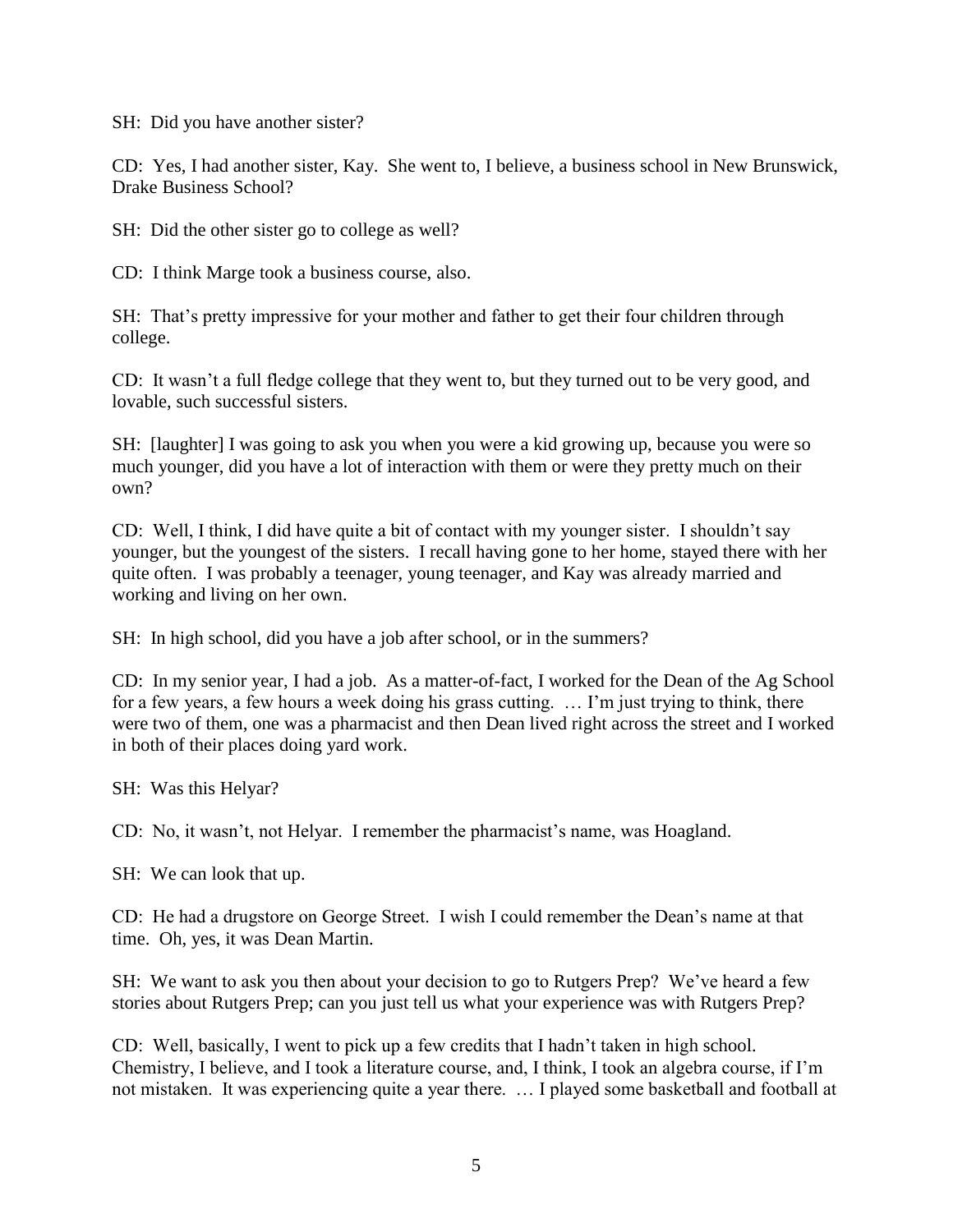Prep, which I didn't do too much of in high school. I did play football at the prep school; there were only thirty, forty, people in there, so it was a very limited number. I got the feeling, Rutgers being so close by, because at that time the Prep School was right there, across the street from Winants Hall. … Since then they had moved to River Road.

SH: When you decided to go to Rutgers, it sounds like it almost was an evolution kind of thing, did you have to go for any kind of interviews, or did you qualify for any scholarships?

CD: No, I didn't have any scholarship, but again, I think the whole cost of living at home and the tuition was, I don't know a couple of hundred dollars I believe at that time. … My dad didn't make a fortune, but on the other hand he had steady work. He was never out of work during the Depression, and he was constantly a hardworking individual, so between them and my twentyfive cents an hour work, I guess, we afforded to go through Rutgers.

RS: Before you went to Rutgers did you have an idea what you want to study or did you just kind of come to Rutgers a couple of semesters?

CD: I guess I probably had at that point an idea, only because my whole family was involved in the dairy business. I had an uncle that owned a dairy and my brother-in-law Ed, worked for him. … My dad was in the dairy business and then my brother went to school and he took up dairying, so, I guess, it was a logical evolution that I go into the dairy business.

SH: Did anyone have a dairy farm?

CD: No, none of them had a dairy farm. We were all involved in the pasteurizing and bottling and bacteriological and laboratory end of it.

SH: What about the Depression and what do you remember about the effects that you saw?

CD: I've been asked that question many times, I guess, and I really don't have too much of a Depression story to tell because my dad worked right through and evidently had a steady income. … We always had milk and butter on the table. … So, I guess maybe I missed some of that or I had forgotten it.

SH: When you came to Rutgers when did you decide what you were going to study? What was your course load like?

CD: Well, I took Ag courses right from the beginning. When I went to Ag School…I guess, it was pretty much laid out at that time. I think it's much more open today, that you can determine your own courses, and I think I had pretty much of a set curriculum.

RS: So they'd basically hand you a piece of paper saying this is what you should take?

CD: Yes, right. I remember taking Soils, introductory, an Ag course and I think that was where I met Dr. Helyar. That's going back a few years, and I don't remember all the courses, but in my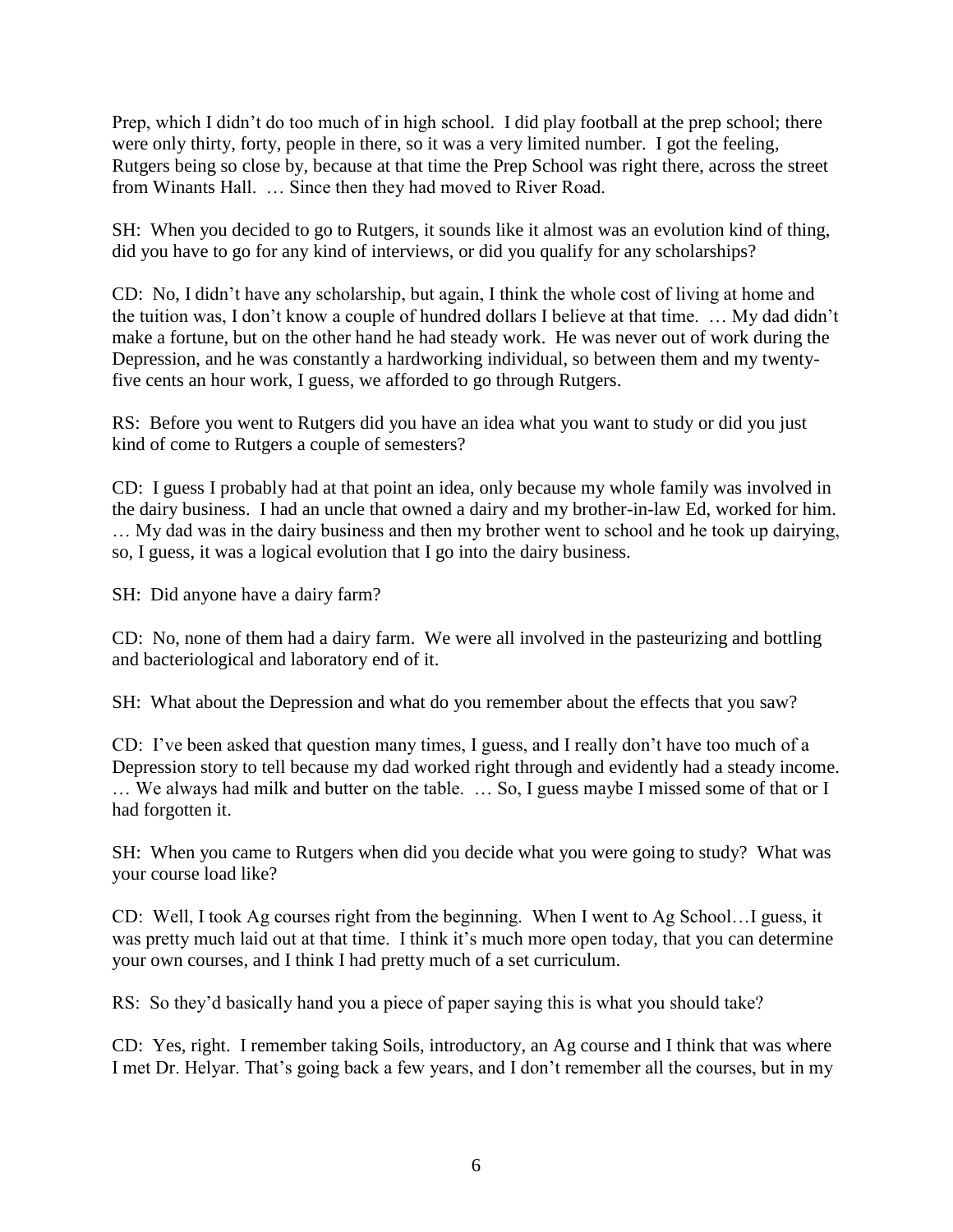freshman and sophomore years they were pretty much laid out. After that it was helter-skelter when the war came along. That's another story.

SH: We'll go back to that.

RS: Would you say, in general that any student going to Rutgers at that time had to have an idea before going to school what they wanted to study? I mean nowadays it's more that people can just go, it will come after a couple of semesters or…

CD: I imagine it was much more structured at that time, that you knew you were going into Ag, or you knew you were going into engineering, or political science, or something like that as compared to today. I imagine it's much more difficult to make that decision with so many courses and the university being so large. When I went we'd have 300 in a class, I think between three and four hundred and I would say maybe a quarter or a third of us were in the Ag School at the time. We pretty much knew what we were going to go into. Didn't know what we were going to end up with but… [laughter]

SH: What about ROTC? Was that mandatory for you as well for two years?

CD: The two years were mandatory, yes. …

SH: You would have to come across campus then to do that.

CD: Oh, yes. Most of the times I was cross-town in the morning and in the afternoon I would have the Ag courses over near my home, and there were several of us. Several of them lived on the Ag school and I recall we used to walk back after the morning classes and stop at the Bond Bakery, day-old bread and cake store. … The students, of course, I lived at home, were living in buildings at the Ag farm and supplied their own food.

SH: Do you remember some of the students that you would walk back with? Do you remember their names?

CD: If I looked at a list of them now I think I would recognize several of them, yes, Charlie Targen, Irv Baker, John Baylor, John Pino, Bob Gardner, Charlie Thayer, John Wheeler.

SH: One question I wanted to ask was about mandatory chapel. As a commuter student, who actually lived within a few blocks to the school, did you have to appear in chapel?

CD: Yes, we did have that mandatory chapel.

SH: Do you remember any of the speakers?

CD: No, I don't remember specific names now.

SH: Was it a pleasant experience? Do you recall how you felt about it at the time, or was it just expected because it was mandatory, or what were the reactions?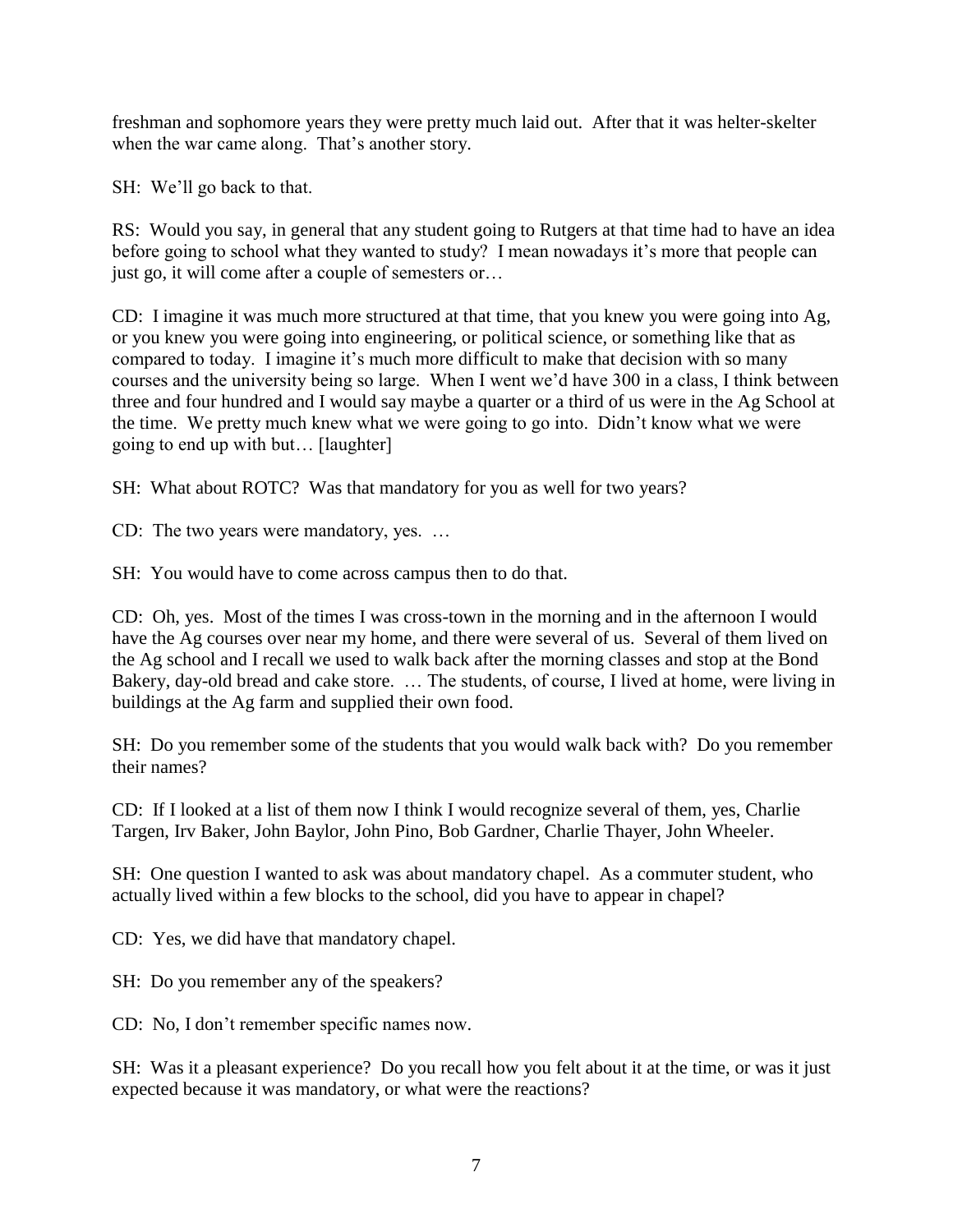CD: I think it was accepted pretty much, but, oh, I don't think we probably wouldn't have gone had it not been attendance you know. [laughter]

SH: What about your social activities? Did you get involved with the dancing and wasn't there a reception with Douglass, NJC at that time? Didn't Rutgers College freshmen meet NJC freshmen women in a little social?

CD: I think there were. There were a couple of them, but I did join a fraternity so I had that connection so far as social. At that time it was the Alpha Kappa Pi, which no longer existed and they have changed houses two or three times in the past, I know now that it was the Alpha Sigma Phi, which I think they have lost their privilege to be on campus now. We didn't have the problems they have today. Although I think we did sneak a six-pack of beer once in a while, but today I think it's more like a keg of beer instead of six packs.

RS: What was the fraternity experience like? Did you enjoy it?

CD: I did. You have contact with and a place to hang out over on the main campus there. I didn't sleep there, maybe a few times overnight, but I did have a meal in there once in a while and socially it was a place to go for a dance or, as I say hang out.

SH: Why did you choose that fraternity?

CD: Well, I had a coach in high school, in track, who belonged there prior to, a fellow by the name of Joe Marino, and my brother had belonged to that fraternity, so again it was the logical track to follow, I guess.

SH: You talked about being in track and in football and basketball in high school and in Prep school, did you do anything like that at Rutgers?

CD: I played 150 pound football at Rutgers for one year, but, again, everything was helterskelter with the war having come. … I think it was the next year that it was abolished altogether.

SH: For the record we should state when you came to Rutgers, what year?

CD: I started at Rutgers in 1940 and I was in my sophomore year when Pearl Harbor happened.

RS: I just wanted to ask you about your experience with the 150-pound football. When I saw your file I had never heard of it before, and I looked it up and it's actually a collegian sport. I thought it was more like an intramural, but it was actually a sport.

CD: It was at that time, yes. I think there were only six or seven teams in the East who played that. I never got over 150 pounds. I used to eat steaks in front of some of the fellows that could only have a cup of tea. … I felt guilty at times, but I was never, never bothered with my weight, but some of them had to get down to 150 pounds the Friday night before the game.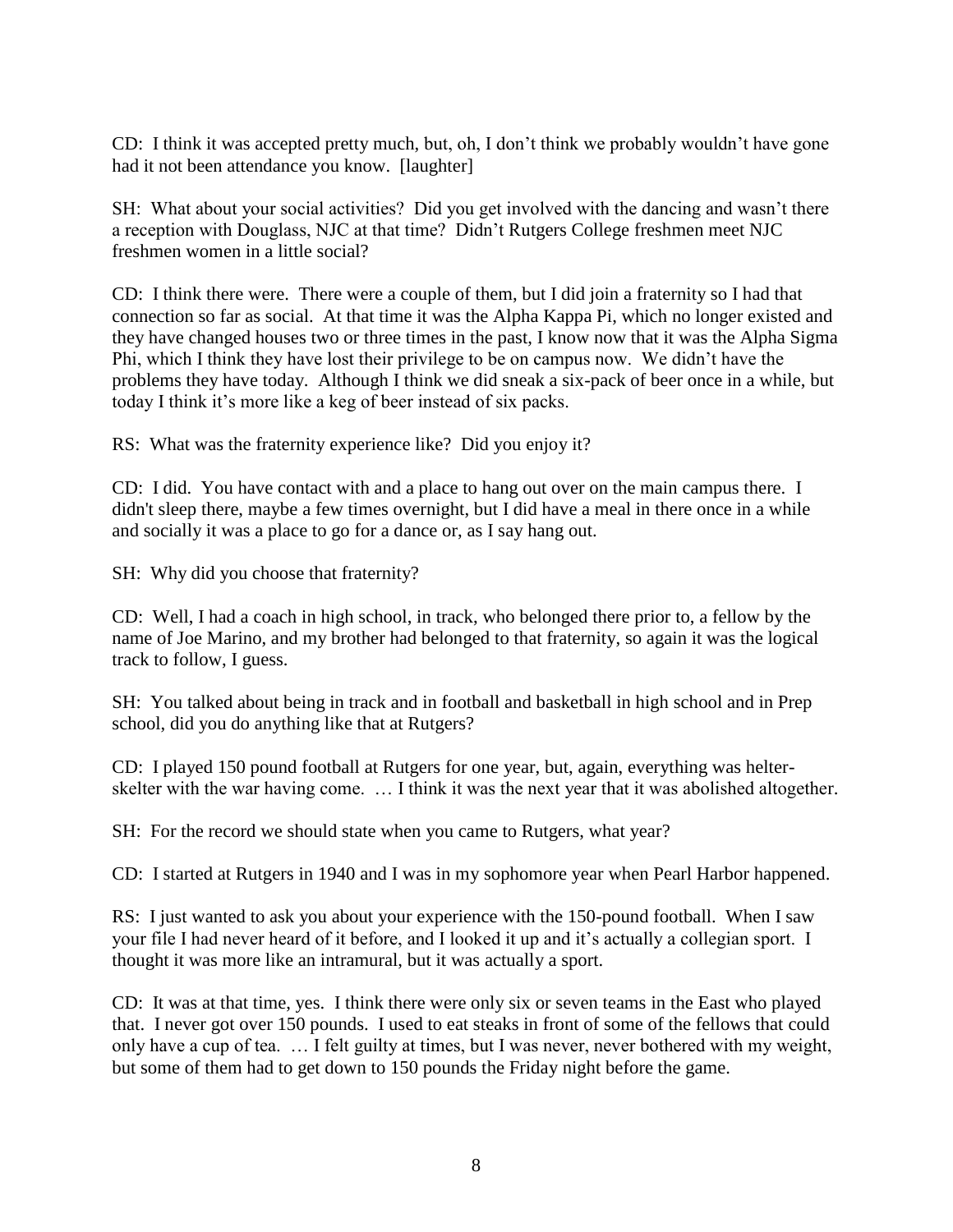SH: Who was your coach, do you remember?

CD: Tom Kenneally, if I recall, was coach of the 150 pounds at that time, yes. I forget who the other coaches were now, but I do remember Tom.

SH: That fall before Pearl Harbor, you played 150 pounds football, but did you also attend the varsity games?

CD: Yes, as a matter-of-fact, I used to attend the varsity games as a teenager, pre-high school I guess. They had a bleacher stand in New Brunswick there, up at the far corner on Neilson Field. At any rate, we used to be able to get in free Saturday at around noontime for a two o'clock game and we used to be the Rutgers cheering section there. The cheerleaders would come over and run some cheers in front of us, probably two, three hundred kids would come in there so that was, you know, Rutgers was *the* school at that time.

SH: These were male cheerleaders, were they not?

CD: Yes, there were no women at all at that time.

SH: Ok, put on record for Ryan.

RS: So they had a pretty good crowd for the games then?

CD: Well, comparatively speaking, yes. I guess, five-six-seven-eight thousand was a pretty good crowd at that time.

RS: They probably get less than that now at games. [laughter]

SH: Attendance at the game was almost mandatory for freshmen and sophomores, wasn't it? I remember reading in the *Targum*, letters exhorting people to come to the games.

CD: I don't recall that. I think you got a book of tickets, maybe that was part of your tuition, that I cannot recall, or if it wasn't you paid a minimal fee to attend the games.

SH: We're going to really make Ryan jealous. [laughter] What were some of the social activities that were involved in that fall semester before Pearl Harbor? Do you remember, as a freshman, were there bonfires, or pep rallies, or dances?

CD: I recall some bonfires and pep rallies on a Friday night before a game and, if my recollections correct, they were held over there where the dormitories are right along the river now, on the river bank in back of Neilson Field, which as I said it's no longer Neilson Field.

SH: Can you tell us where you were and how you remember Pearl Harbor? The reactions that you saw?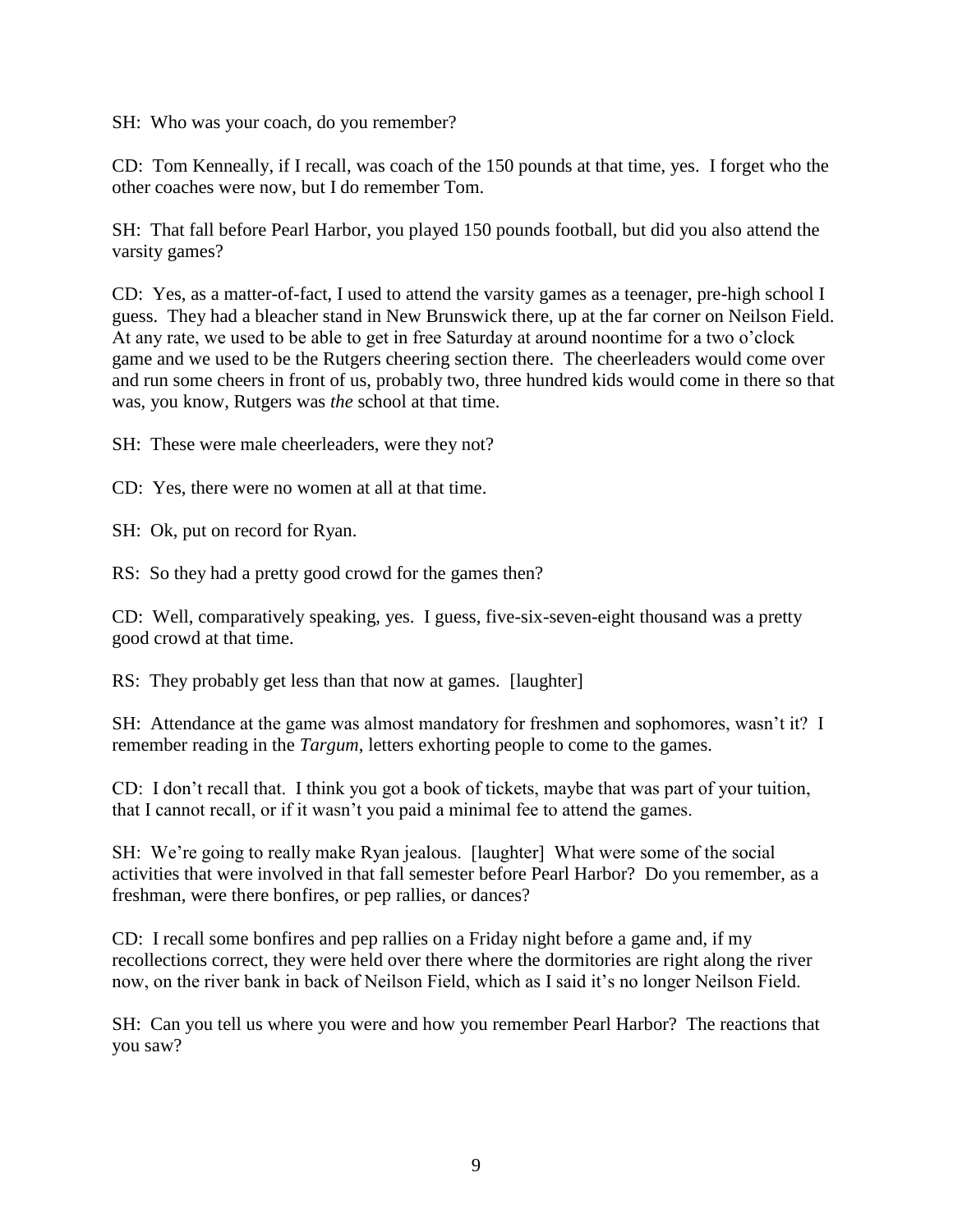CD: That I distinctly remember, and I wish I could remember his name now, but having lived in New Brunswick right near the Ag School, Russ and I, and I don't remember Russ' last name, were studying for an exam. At that time I think we had exams coming after the Christmas vacation and we were studying up in my bedroom. I had a desk up there and Russ came down to the house and that's where we first heard of Pearl Harbor being bombed. … It was a Sunday afternoon and, you know, to this day I don't know whatever happened to Russ, but I understand Russ enlisted next day and I never saw Russ again after that.

SH: He was a sophomore as well?

CD: Yes, we were both sophomores and had similar courses.

SH: Prior to Pearl Harbor, and going back to Hitler's coming to power, were there any discussions in your family or in your social group that talked about that event and then the coming war with Poland being invaded in '39. Was this something young men at that time were talking about or were aware of?

CD: No. I can't say that I'd given any thought at that time, at all. We were pretty much involved, into Rutgers at that time and school and a few social activities and football games, and so forth. But, politics and war that was not on our mind.

SH: Even when the war then turned toward England and FDR's lend lease programs? This, again, wasn't anything that was discussed?

CD: You're talking before the…

SH: Before Pearl Harbor.

CD: Not before Pearl Harbor, no.

SH: As far as the policies, like the WPA program, and the different programs of the New Deal that President Roosevelt set forth, was your family politically opinionated at all in this?

CD: I do recall, when you mentioned WPA, I was a Boy Scout, and I knew WPA was active at that time because we used to go camping down at Allaire State Park, as our Boy Scout troop. … I remember going down there in the middle of the winter one time, over Christmas, and WPA had created this enormous pile of firewood clearing out the trees, and I was so thankful because we burned up a pile of wood that weekend, or a few days, trying to keep warm. I know the WPA programs existed.

SH: Were your father and mother politically active at all?

CD: No. I don't recall them being.

SH: Did they have any thoughts about Roosevelt as far as his presidency?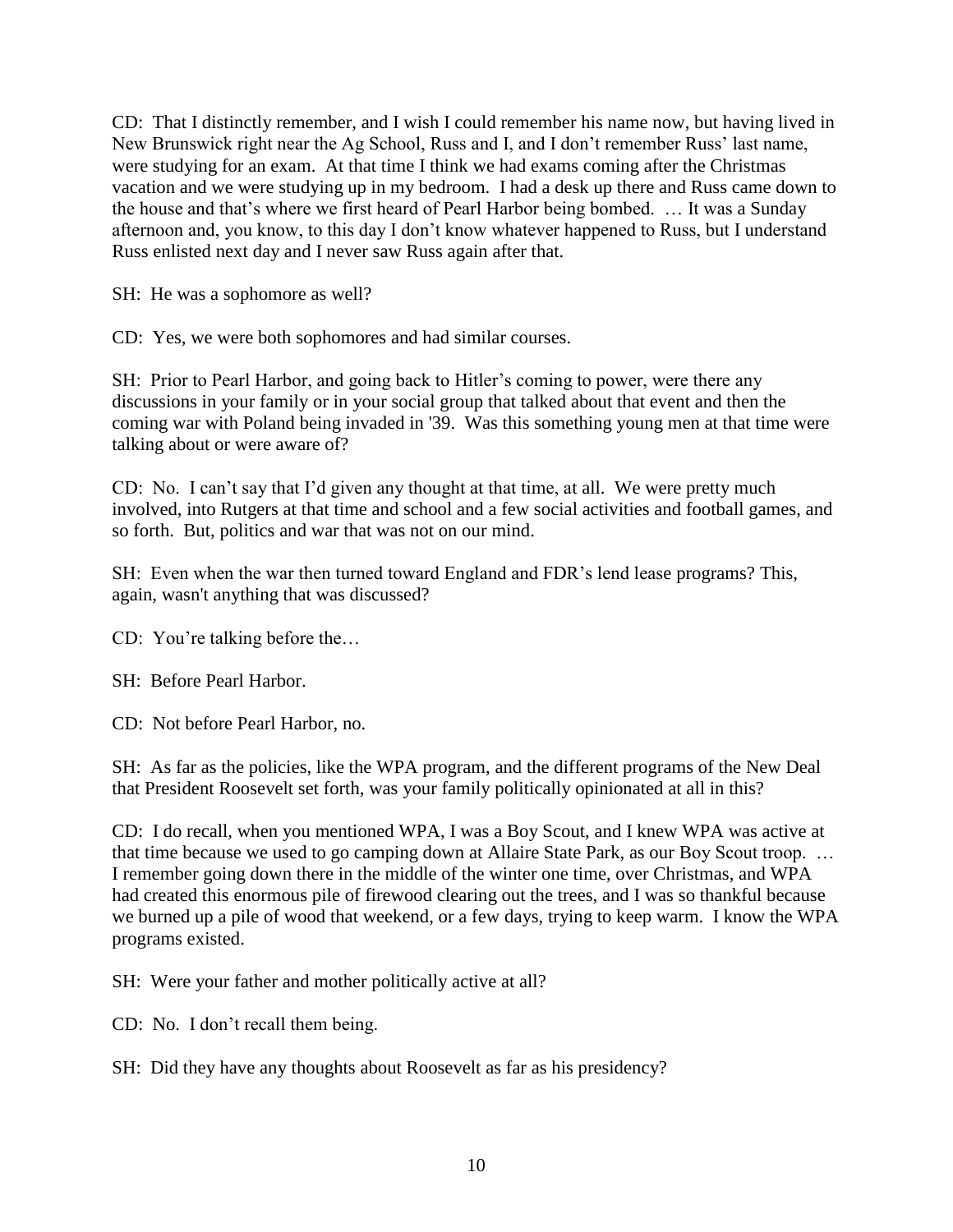CD: Oh, I don't recall that they voiced those, again sixty-seventy years later.

SH: How far did you go with the Boy Scouts?

CD: Oh, I don't think too far into my teens, maybe thirteen or fourteen, something like that.

SH: Let's go back then to that Sunday when you hear about Pearl Harbor with your friend Russ. What was your reaction and tell us what memories you have of how your family reacted, and your classmates, and what did Rutgers do?

CD: At that point there was sort of a bedlam type thing. It was practically daily that students were leaving and over the next eight, ten, twelve months. The fraternity was sort of a dull place, and students were being called out and called up, and I don't recall the full details, but I remember I was still there, and I had already enlisted with the Navy in the spring of '42.

SH: How did you come to enlist in the Navy? Were there recruiters on campus or did you go to them?

CD: I don't recall. I never had any idea of pursuing the elective ROTC and, I guess, I just always liked the water. Did some fishing, even though I got seasick once in a while I still enlisted, and I went to New York and enlisted in the V-7 program, which was an officer's training in the Navy.

SH: How did you hear about that?

CD: I guess, there were all sorts of information on campus at the time. It was whether you're enlisting, or being drafted, and so I went into New York, and enlisted in that. But at that time the war effort was going full blast and shortages of all sorts of help, and I had gone over to Raritan Arsenal, which was a Army supply depot in Edison. It was called Raritan at the time. … I started working over there, and I was only over there for a short time when I enlisted.

SH: You were still going to school?

CD: I think it was right at the end of the semester.

SH: It must have been the summer then.

CD: When I enlisted, they said, "Boom, go right back to school, summer school. We'll call you when we're ready for you." So, I went back and started summer school. ... At that time I was also working at J&J, [Johnson & Johnson]. Then, when I gave up the arsenal job to go back to school, … J&J was right across the street, on George Street, and they gave us all sorts of options to work whenever we wanted to, and as little or as many hours we could, weekends or any one of the three shifts, or hours of the three shifts.

SH: What were you doing, what was your work?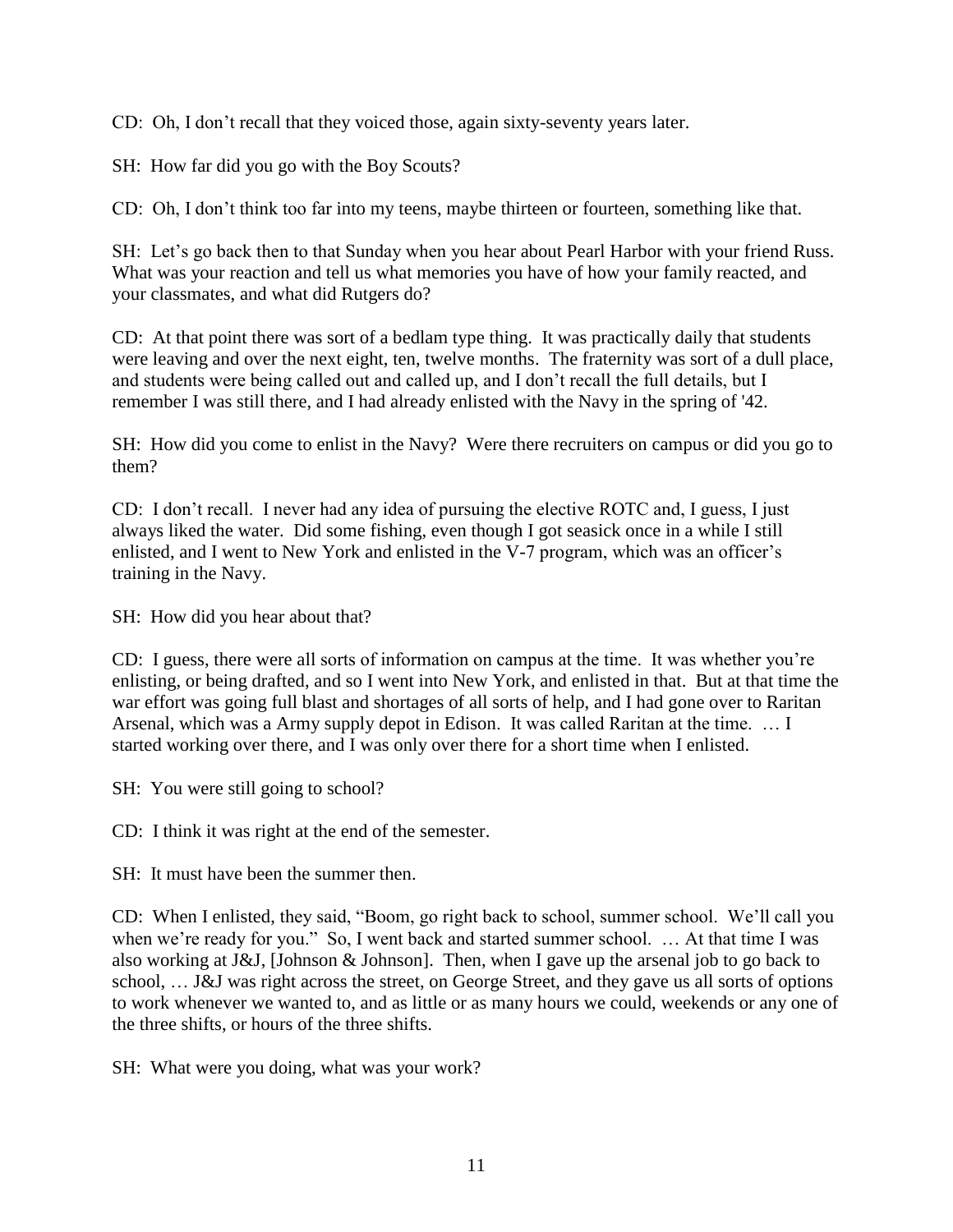CD: In the sterilizing department, just hauling bandages that the women were packaging, and boxing and nailing up crates, and wheeling them into sterilizing division. … I recall there were several other Rutgers students there working, too, at the same time. They're going to school at the same time, too. … I did that for over a year and, by that time, I had completed my junior year already with the summer school, and I was into my senior year already when they finally called me. I had been in my second summer session, and the policy at that time was seveneighths of your work, if you had completed it, you got your degree. So, the Navy called me then, after I had my seven-eighths-plus work done, and I went to Notre Dame as an apprentice seaman, then became a midshipman out there and got commissioned.

RS: So you finished your seven-eights at Rutgers, and then when you went to the University of Notre Dame, you finished up the eighth there?

CD: No, I never did, they didn't require that, and what I got out of Notre Dame was strictly Navy. That was all Navy courses. Even at Rutgers, my basic degree was in Dairy Technology, but I had a minor in math because I took an awful lot of math, partly as a request of the Navy, and partly as the fact that there weren't any Ag School courses being given. What courses there were was being given by individual Profs, and you might have one or two in your class, or you wrote a term paper for that seven-eighths. The first semester senior year, and the second semester, too, but I had a prof, I remember Professor Button, [Forest Button], I had to write a couple of term papers for him as my course requirement.

SH: I have some questions about Rutgers before we go on to Notre Dame. First of all, who was your favorite professor in all of your studies at Rutgers?

CD: Well, I think I have to say Prof. Button was a good man, and he was my major, and I had two or three courses with him. What courses were still open in the senior year, I recall that I was taking a dairy manufacturer's course. It was an ice cream making course, and the shortages had already hit at that time, and we made ice cream out of everything we could find available, out of soy flour, and lard, I guess, instead of butter fat and sugar. I don't know what we used, but there was probably some corn syrup. It was a fascinating course, because everything didn't go the way he had planned or would have gone under normal circumstances, so I recall some of those days.

SH: Were there other courses like that, that were either geared towards the war effort, or were impacted by the war that you recall?

CD: There were a lot of courses that were eliminated, I think that were not even given, because there just wasn't that many students involved, and, as I say, I think my senior year, or that year that should have been my senior year, there were only two of us left and in what we call Dairy Manufacturers. … It was probably seven or eight others to begin with.

SH: Do you remember the other students' names?

CD: You know, something is on the tip of my tongue, if I look through the yearbook I could probably.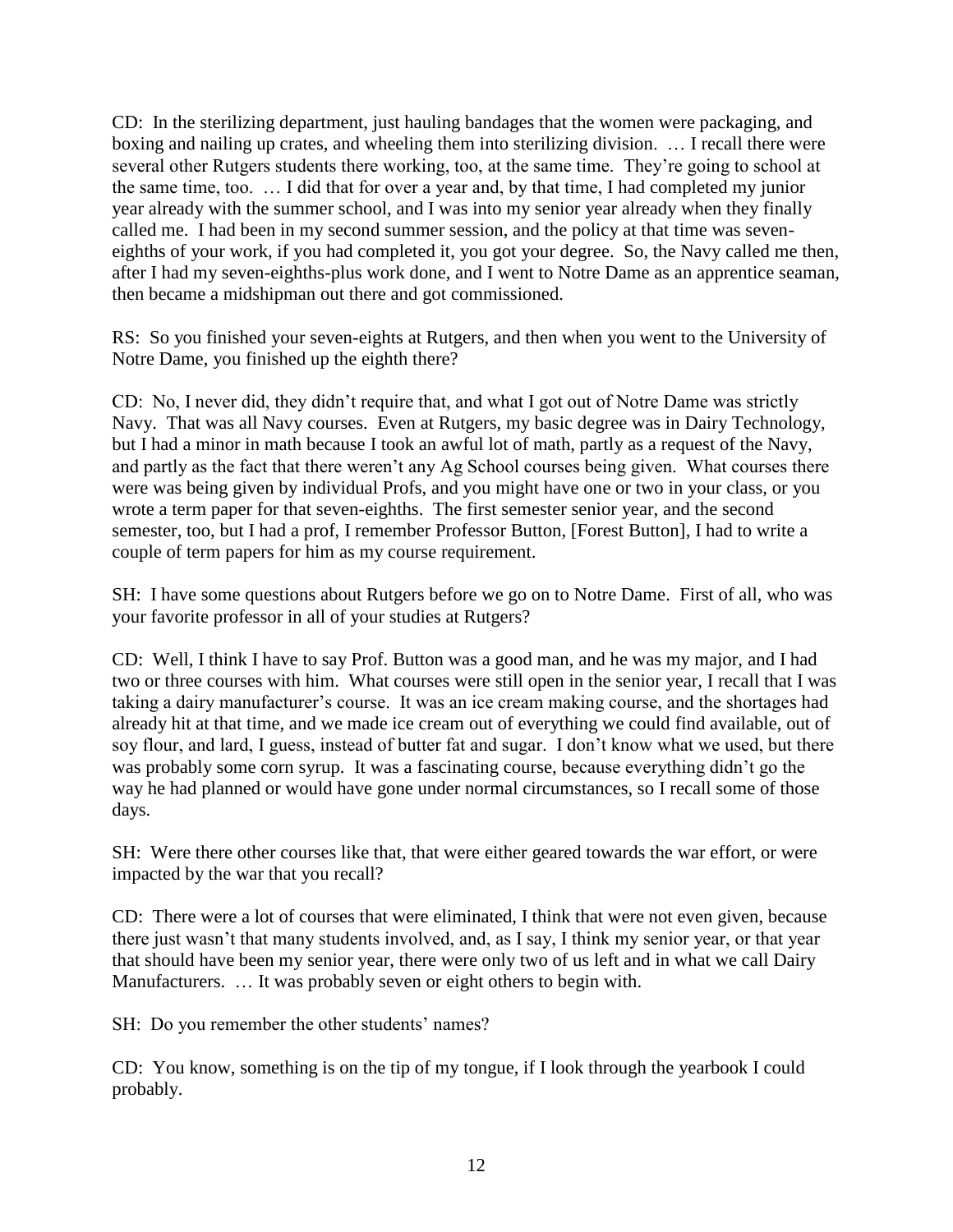SH: Please tell us about how the courses were accelerated, with summer courses being offered and like that? For Ryan especially, tell us what it was like to go from a 300 to 400-man class to how few there were, or what was your activities, and things like that on campus?

CD: I would have to say the last year that I was there activities were very limited and small. … I didn't expect that I would be left to go all that time by the Navy and I figured, surely, they will call me, but at that point in time there was one man left in my fraternity, besides myself. … Stan was ineligible; I forgot the exact reason, whether it was diabetes, or something like that. He was not called because of his physical, so, actually Stan was the only one left in the fraternity at that time. Everybody else had either enlisted or was called up.

SH: Had the ASTP come to campus at that point?

CD: ASTP?

SH: Army Specialized Training Programs.

CD: Oh, yes, I'm sure they were.

SH: I think they marched to and from classes.

CD: Yes, some of my classmates were called up as a unit. There's a group of them, they still call themselves the Black Fifty, because they were all called together. … They were going down South on a train with the coal engines, steam engines, and the soot, by the time they got down South they were all black, so they called themselves the Black Fifty, and I'm sure some of your other people had told you that, but I'm not a member of that.

SH: Was it difficult to be a healthy young man and know that you were enlisted and you've done your part, but you're still not called? Were there any repercussions either from people on campus, or in the community wondering why you weren't in the military yet?

CD: I didn't get that impression. There were still others around, but I mentioned that about the fraternity because there was only one person left, but I don't know how many total were around campus. My graduation, I wasn't even there. My parents stood in for me. It was in October, and I seem to recall there were twenty or twenty-five students that graduated. I think it was the 12th of October, and they accepted my diploma at graduation. So, these twenty-five people, I don't know what that represented, so there must have been some people left there.

---------------------------END OF TAPE ONE, SIDE ONE----------------------------------

RS: Besides your fraternity, did you notice that everywhere else?

CD: I'm sure that, I recall that there was a lot less on campus, but it seems to me there were still activities going on, as the Army Reserves and so forth. But I wish I could remember more about it, but unfortunately I can't.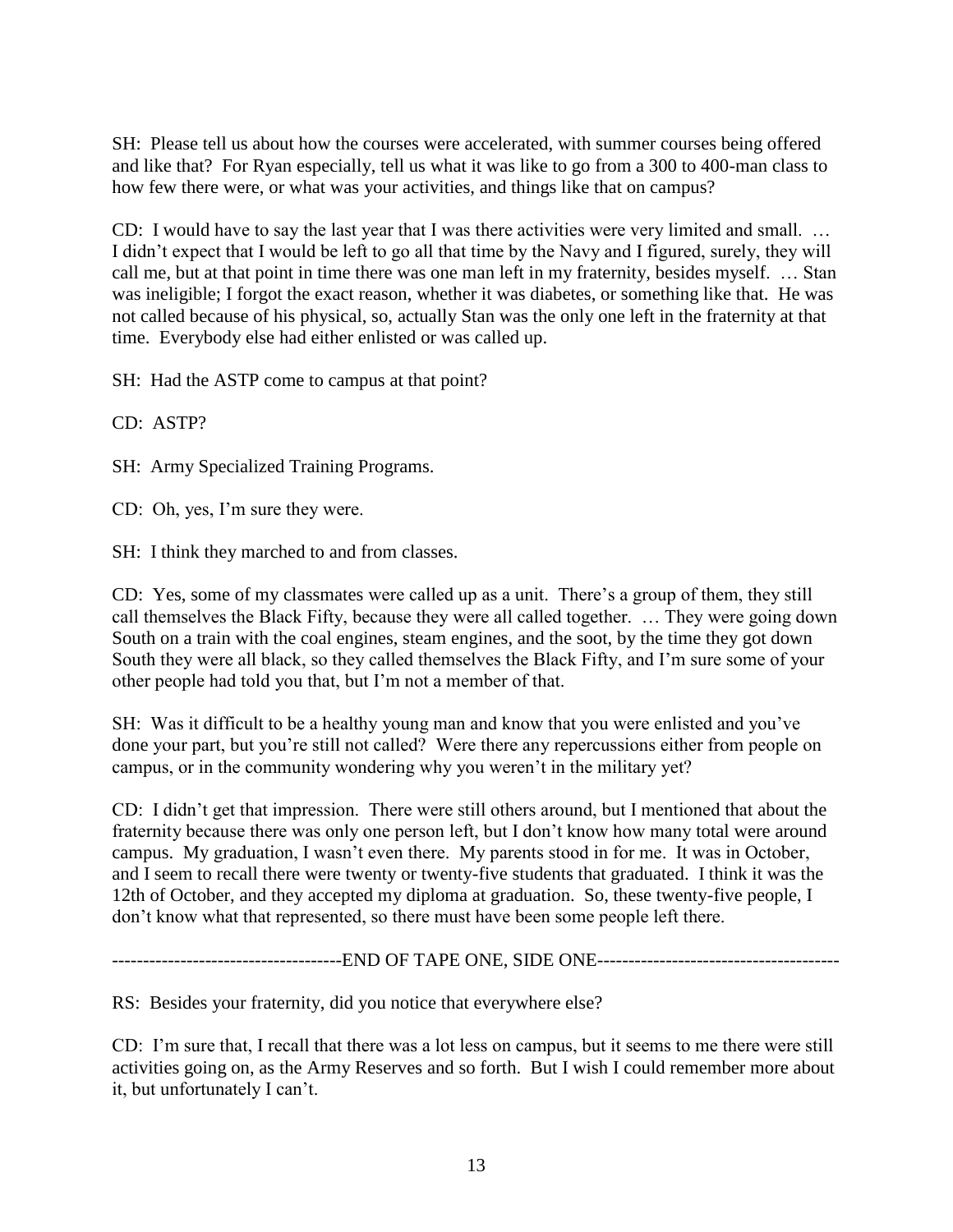RS: You said you enlisted in '42?

CD: Spring of '42.

RS: They wanted you to finish school; was that a common thing that they would say? Did they encourage you to finish school and then you would go off to war, or was it kind of up to you?

CD: I don't know that it was that they encouraged me that much to go back to school, as it was they had a demand for officers, but they didn't have the officers that were ready to go in. So, their only option was to send you back to school until they could get a pipeline of officer training working. Because there was a shortage of ships, at that time, they were building like mad, and so, they had a pipeline of people that they just didn't have the places for them to go.

RS: They decided to accelerate you guys to get you out of school?

CD: Well, they put us in there more or less as a holding pattern, storage tanks, so to speak, and waiting for the pipe to open up, and I guess, eventually, it did, because they were building ships. Up in Ohio, is where the ship was built that I had, *LST-667*. … That ship wasn't even built when I enlisted. There were a lot of others of course. All the Navy yards were building like mad, at that time. That's where Rosie the Riveter came in, I think, because they needed welders, and so forth.

SH: Were there other schools that had the V-7 program other than Notre Dame?

CD: If I recall, there were four of them. One was University of California, Notre Dame, Columbia, and, I think, maybe Northwestern. … You asked whether I felt any obligation that I was still on campus. I don't think I ever told my parents, as they passed away, that I had an option at that time of going to Notre Dame or Columbia. … Columbia would have started another three or four weeks later, and I said, "it's time, I'm going to go." … I went to Notre Dame, and maybe I missed that last three or four weeks of summer school, too. … I would have had the option of going to Columbia, which was much closer to home, of course. … There was one other fellow I went out with from Rutgers. He was a graduate student and his name was Ernie Chris. He was a pomology major at the Ag School. Ernie and I went out to Notre Dame together.

SH: When you went to Notre Dame, were you in uniform, or how did that work? Did you have to go through any kind of a boot camp?

CD: No, we just reported to Notre Dame as civilians. We went out on our own, went out by train. We met a group in Grand Central terminal in New York, and from there we went out together, but they were coming from all over the country at the time. … Every three months they had a new class come in. That's where the "ninety-day wonder" comes in, that we were members of, took three months to go through and they started another class. I started as a midshipman, no, as an apprentice seaman, and after a month we were appointed midshipmen, and at the end of the ninety days, we were ensigns, given the commission as ensigns.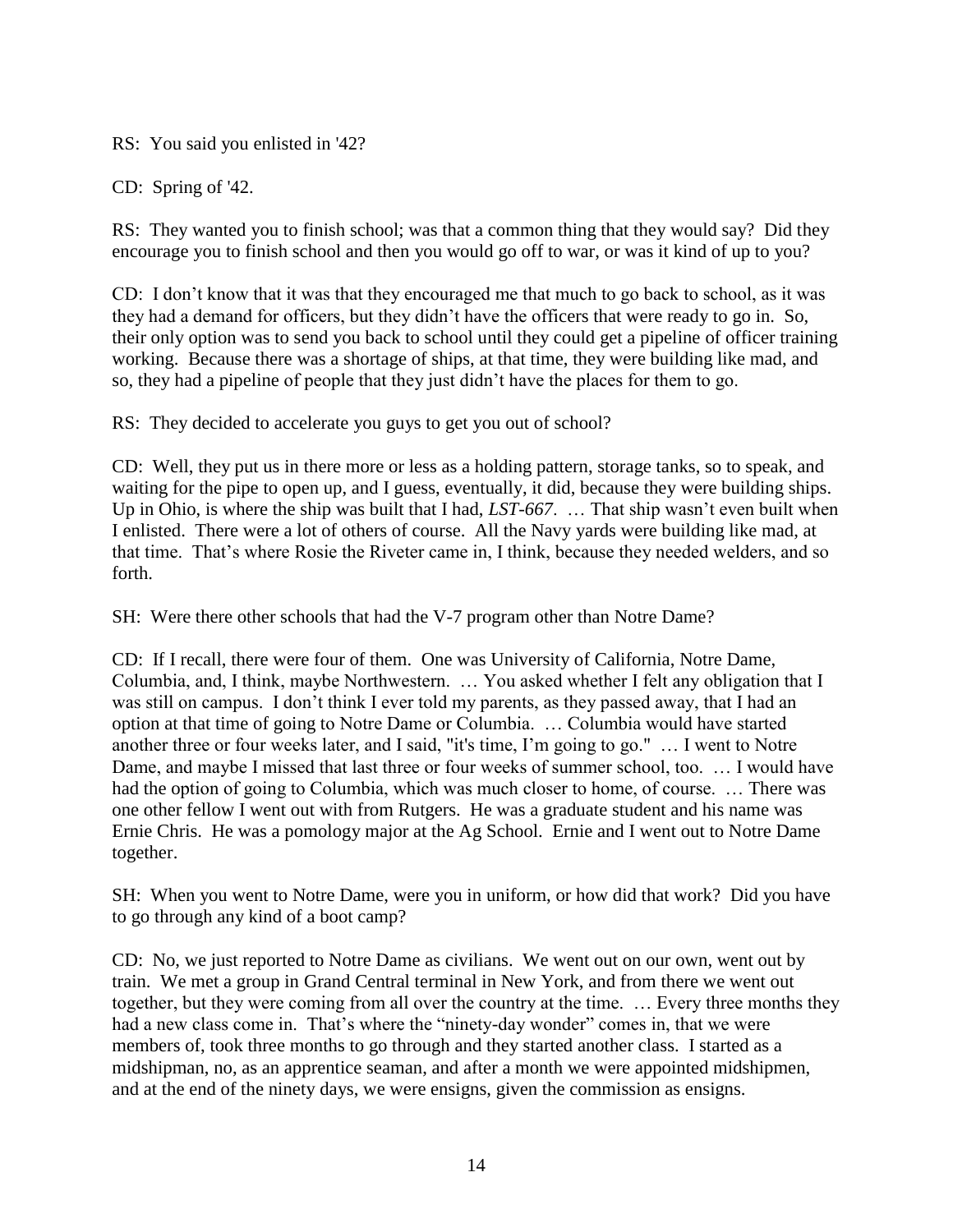SH: Where did you get your uniforms and things, or when did you start wearing your uniforms maybe I should ask?

CD: Oh, the day we got to Notre Dame they gave us the seaman's uniform, and after a month, we got our midshipman's uniforms.

SH: These ninety days that you were at Notre Dame; are there other undergraduates going to regular classes at Notre Dame? Were you part of regular classes?

CD: No, we were completely separated, but there were regular classes going on, but we had our own dormitories that the university had turned over to the Navy. … I think there may have been three or four dormitories that were used, and each one was segregated into a company. … There was football still going on at Notre Dame when we were out there and Notre Dame is probably one of the few that didn't suspend the football season. … I recall the Navy didn't make too much of an impression on the Notre Dame president at that time, because most of the teams that were playing were service teams at the time, Great Lakes, and the Army teams. … Of course, we being in the service, we rooted for the Navy, or the Army service teams, [laughter] and the Notre Dame president thought we should be rooting for Notre Dame, but we still rooted for the service teams.

SH: Were you being taught by Notre Dame professors, or were you being taught by military, or Navy Reserve?

CD: They were all Navy people, yes. The basic courses were navigation and gunnery and military courses and a lot of physical ed, and shots, obstacle courses and so forth. Swimming, I remember, they made you go in the pool whether you could swim or not. I didn't have any trouble with it, but some of them did I know.

SH: Were the people from all over the country that were part of your class?

CD: Yes, they came from all universities in the country. Most of them had graduated, I think, but there were still a few of them that had not graduated that were taken in.

SH: Did you have to help those who hadn't already gotten the college degree?

CD: No, no, we were all in the same boat. We all had to do the same thing and same courses and classes. I think most of them were already graduated, or were in their, maybe, junior or senior years. There was not too much of a difference there.

RS: Were you tested on a lot? Was there a high demand on passing?

CD: We were tested, but I don't recall that there were too many flunkouts. I don't remember how many didn't make it, but it wasn't a large percentage.

SH: Would they have flunked out more for physical reasons rather than academic reasons?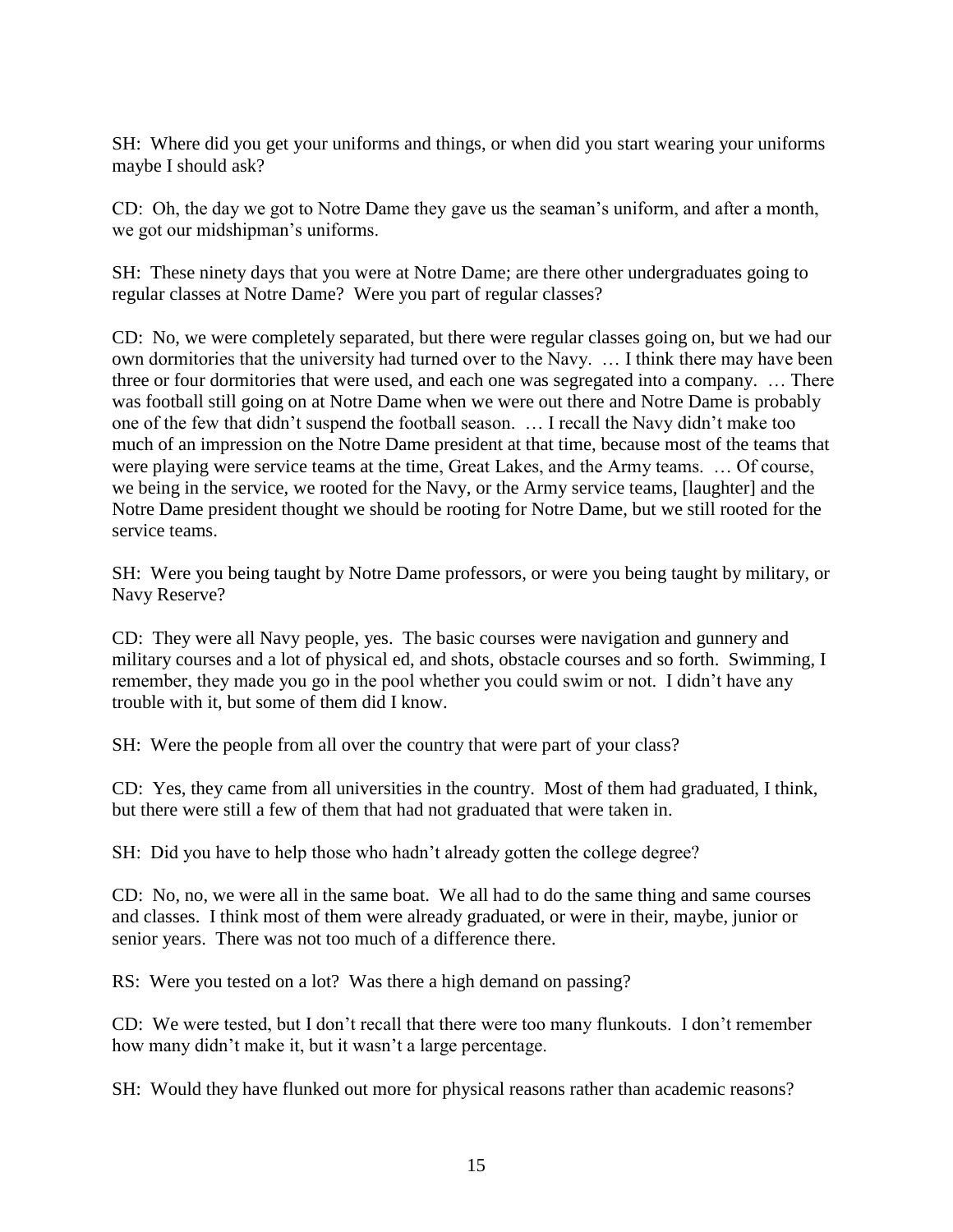CD: I think probably it was, as many physical, and I know we had one fellow in our floor there that went into an epileptic fit and scared us all. He is lying on the floor there and, unfortunately, he was weeded out, but that was strictly a physical thing. Up to that point, we would have never known of that.

SH: How rigorous was the physical training? Were you already in pretty good shape, so you didn't notice?

CD: Yes, I guess. We had our obstacle courses, and it was a physical challenge to us. My biggest recollection is getting all the shots and having to go out and do fifty, or whatever it was, push ups with tetanus shots and so forth.

SH: How much of your training was done using film? What kind of films did you watch?

CD: I'm sure we had films in the classes there, and learning the technicalities of the ships, and so forth, which none of us really had, outside of, maybe a fishing boat, knowing the bow and stern, but, so far as all the other details, I'm sure we had a lot of it.

SH: Other than the swimming pool, was there any other training on water?

CD: Not at Notre Dame, no. At Fort Pierce, where I ended up, it was all water training.

SH: At Notre Dame, when you came to the end of the ninety days, can you tell us what the procedure was like? For example, how long were you there before you started getting orders? Did you have to do the ninety days and then wait there to find out where you're going to go? How did that work?

CD: No, we all had orders already, when we left Notre Dame, when we got our commission out there. We weren't all shipped out together at the same place. I was, and quite a few of us, I don't know what the percentage was, but I was designated for Little Creek, Virginia, as my first order, but I didn't stay there. This was the amphibious force, where I was ordered to. I would say maybe twenty to twenty-five percent of us went to amphibious school. We started out in Little Creek, Virginia, but we were only there for a week, then we went to Fort Pierce, Florida.

SH: What made them change their mind?

CD: I think Fort Pierce was a newly constructed amphibious base, and never been used before, and it wasn't even completed when we went down. I made some notes here, to recollect, otherwise I would have forgotten about it. But we went down there and it was a large inlet at Fort Pierce leading out into the ocean. So, it was an ideal place for us to make our landing craft, beachheads. The base was not equipped to handle us all. … I don't know whether it was 2000 or 3000, but we all came down with diarrhea and dysentery right off the bat. So, we all went on K Rations or C Rations until they finished the mess hall, and after that we had our regular meals there in the new mess hall, and things settled down then. … It was strictly a tent-type facility.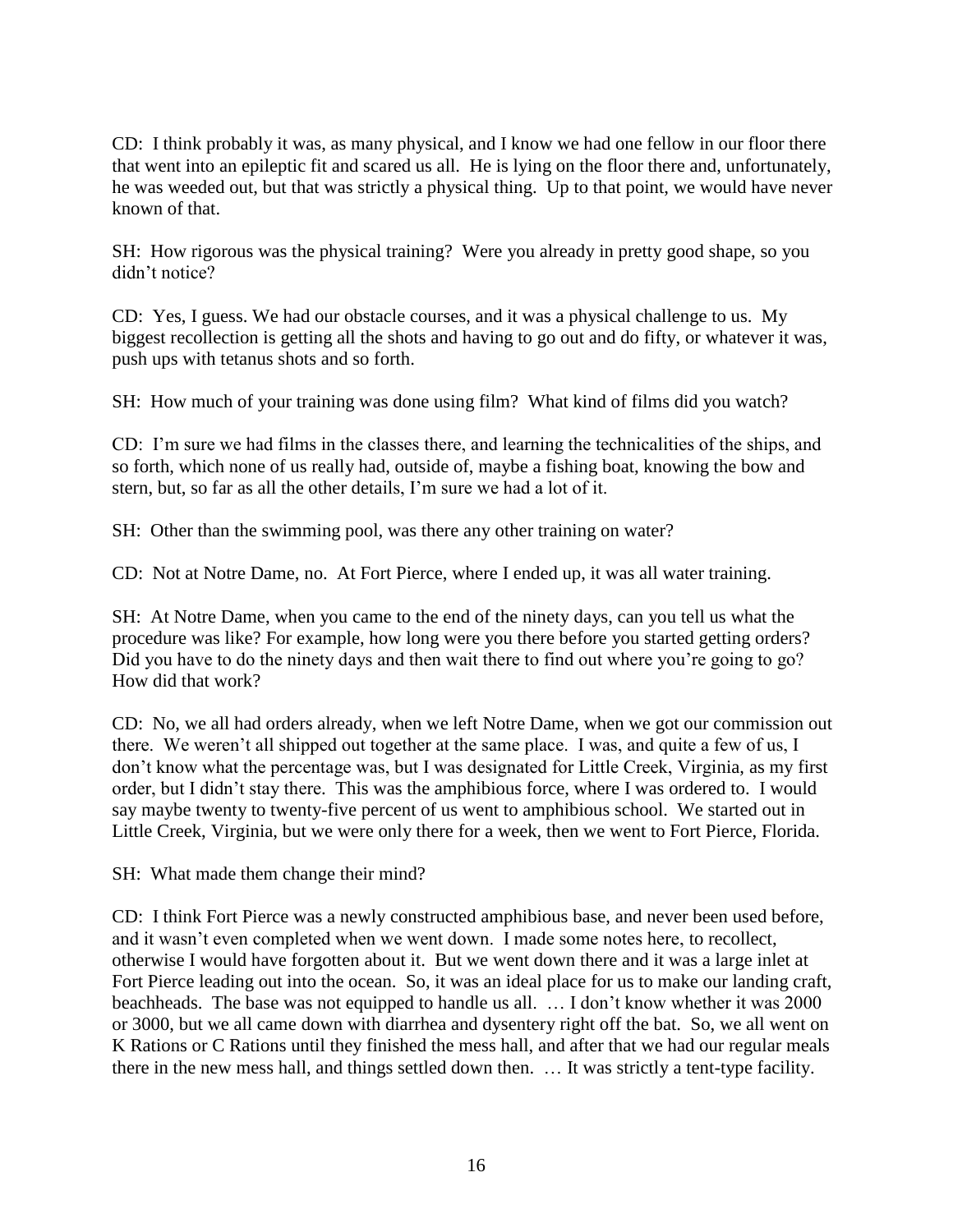They had small landing craft there in the river, and we would take them out into the ocean and make practice landings on the beach at Fort Pierce.

SH: What specifically were you being trained to do?

CD: [I was] in charge of a crew for landings, landing craft, which might have been anywhere from four to six to eight people, depending upon the landing craft. Most of them were four man crews.

SH: The crews that you were training with were those enlisted men?

CD: Yes.

SH: So, there was actually a crew there.

CD: One officer and four to six enlisted men.

SH: From the time you left Notre Dame then you were an officer and were assigned a crew once you got to Fort Pierce.

CD: Yes, we were still training down at Fort Pierce as amphibious people, because we had no training at that.

SH: When you were in Virginia, did you get your crew there and then you went as a crew to Fort Pierce?

CD: We did take some people down with us, and, yes, basically, down in Fort Pierce is where they gave us our crews. … From there on, we really took them onto the LST with us.

SH: Did that crew stay pretty static?

CD: For the time being, but, there was a lot of movement around, including myself.

SH: Can you tell us a bit about that?

RS: Going into this amphibious training, you were just as new to it as the enlisted men, even though you were an officer.

CD: We learned from actual experience, yes. We'd take the landing craft, small landing craft, and go out the inlet, and make our run for the beach, and drop the doors. … We didn't have the Army personnel to run ashore, but in so far as learning how to land on the beach and get off again.

SH: Who was training you?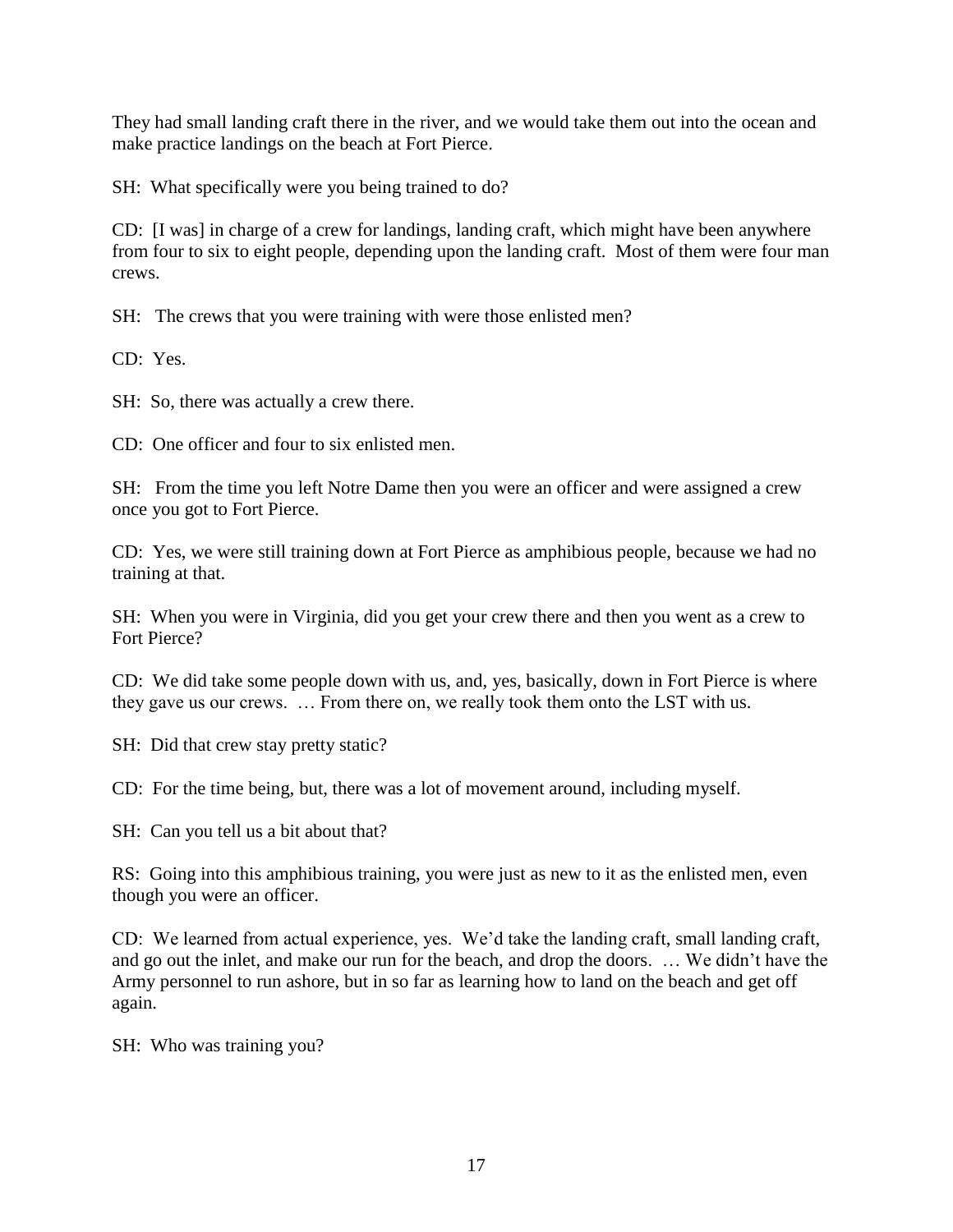CD: We had some officers there that had some qualifications, but a lot of it was learning ourselves.

SH: Do you remember what time of year, and what year this was?

CD: Yes. I was in Fort Pierce from February through May of '44, that's about three or four months that we had the training there. From there, we went to pick up our first LST in Gulfport, Mississippi. This was a brand-new LST that was made up in the Ohio River someplace, and the shipyard crew brought it down the Mississippi to Gulfport or Biloxi, we were in both places, and that's where we picked up the ship and where the crew was assembled. There were many more than just our amphibious. We were only the ones that were involved with the amphibious group. The LST had four landing craft, amphibious landing craft, and each one of those had an officer and four crew. … Then, there were gunnery people, gunnery officer, and navigators, and stores and supplies, and we all sort of came together and formed a crew there. You're talking about the officer not having qualified. They were so short of officers at the time, qualified officers, and the ship that I went on, *LST-667*, was commanded by a chief petty officer, only because he had more experience and qualifications because he had been in the Navy for twenty some years, and us greenhorns only for ninety days, so you can imagine that they did know more than we did. So, the officers were taking commands from a converted chief petty officer, and he was in command of the ship.

SH: Now, was he given rank as an officer?

CD: Yes, he was given a rank then. If I recall, he was ensign. I'm not really certain about that, but he was in charge anyway, I know that. [laughter]

SH: You said that he was no longer in charge once you went overseas. Did you have a new captain come onboard, or how did that work out?

CD: No, he was in charge overseas, too.

SH: So, each amphibious group on the LST was commanded by an officer such as yourself?

CD: Yes, there were two amphibious officers onboard. There were normally ten or eleven officers onboard an LST, and we had a complement of about 125 men total. … As I said, there were navigators and stores officer, executive officer, captain, and the engineering officer took care of the engines, and so forth.

SH: When you weren't involved in a landing, the hierarchy of course would be the captain then the engineer and navigator. What was your duty when you weren't actually making a landing as the amphibious officer?

CD: Well, basically, training, and we would be standing our watch duties, every four hours on and eight hours off, while underway, taking care of the small boats and equipment. We didn't do an awful lot of landings, at least I didn't. We were only involved in three or four landings, and most of those were after the D-Day, as opposed to the European landing, the French coast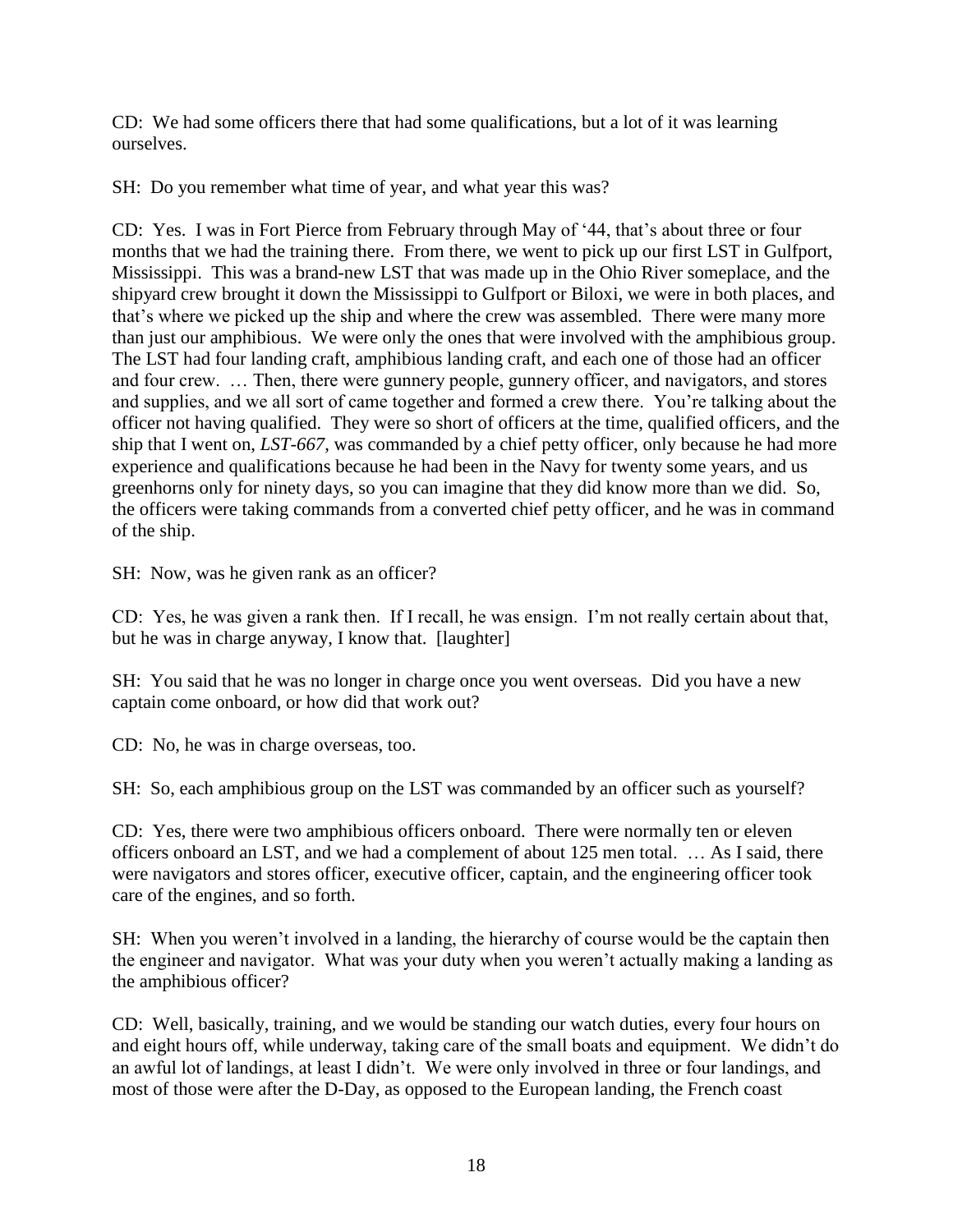landing. By the time I got out there, a lot of the bigger battles had been already landed, and fought, and won.

SH: Let's back up a little bit and talk about your time in Mississippi here. What was the typical day like for you? Your ship had been delivered, and now you're training. What was your shakedown cruise like? Where did you practice and train? Please walk us through that.

CD: We really didn't have too much training after that, so far as landing goes. What we got was at Fort Pierce, Florida, but more of our training was raising and lowering the craft, getting into the boats, crews, and making sure the supplies were sufficient there, and, I guess we landed probably a few times over in the Pacific islands there, just to practice, more or less, of lowering and raising the craft, as that was a challenge with the ship rocking, and so forth. … The crews, they had their chores as well aboard the LST, and they had to do their share of painting, and chipping paint, and so forth. I guess they worked in the galley on occasions, too. We didn't have an awful lot of work while we were underway. It was a fairly serene effort then, until we got out in the Pacific.

SH: From Biloxi where did you go? Map your route for us if you could.

CD: Biloxi to Gulf Port to New Orleans to Guantanamo Bay, Cuba, and then the Galapagos Islands**.** I just looked at the map. Unfortunately, my orders don't have any locations in them. [laughter] They just have numbers, ship numbers and so forth, but I have a map here, and I don't know how many different islands we hit, but we were more of a, should I say, supply and cargo, than we were actually landing.

SH: Did you go through the Panama Canal?

CD: Yes, Panama Canal.

SH: Did you go through as a convoy? Were there a lot of LSTs going through, or you went alone?

CD: We went alone. We were pretty much on our own once we left New Orleans.

SH: Before we talk about the Pacific, can you tell us, did you have any leaves or memorable occasions keeping your crew together, or getting your crew together, or anything like that?

CD: You should mention that; it brings back one memory. The officers, there were ten of us onboard, and we had two black stewards that did our cooking and serving in the officers' quarters, and it was down in the Panama Canal, where we had stopped, and we were anchored out before we really went through the Canal, or maybe it was on the other side, but one of these little black stewards jumped ship. They picked him up eventually. He said, "But I cannot swim," he says, "I'm not going to go over." [laughter] So, I don't know what had really happened to him. I think he was brought back into the Navy, but he didn't come back onboard ship anyway. He had enough from New Orleans to Panama Canal. [laughter] He wasn't about ready to go to the Pacific.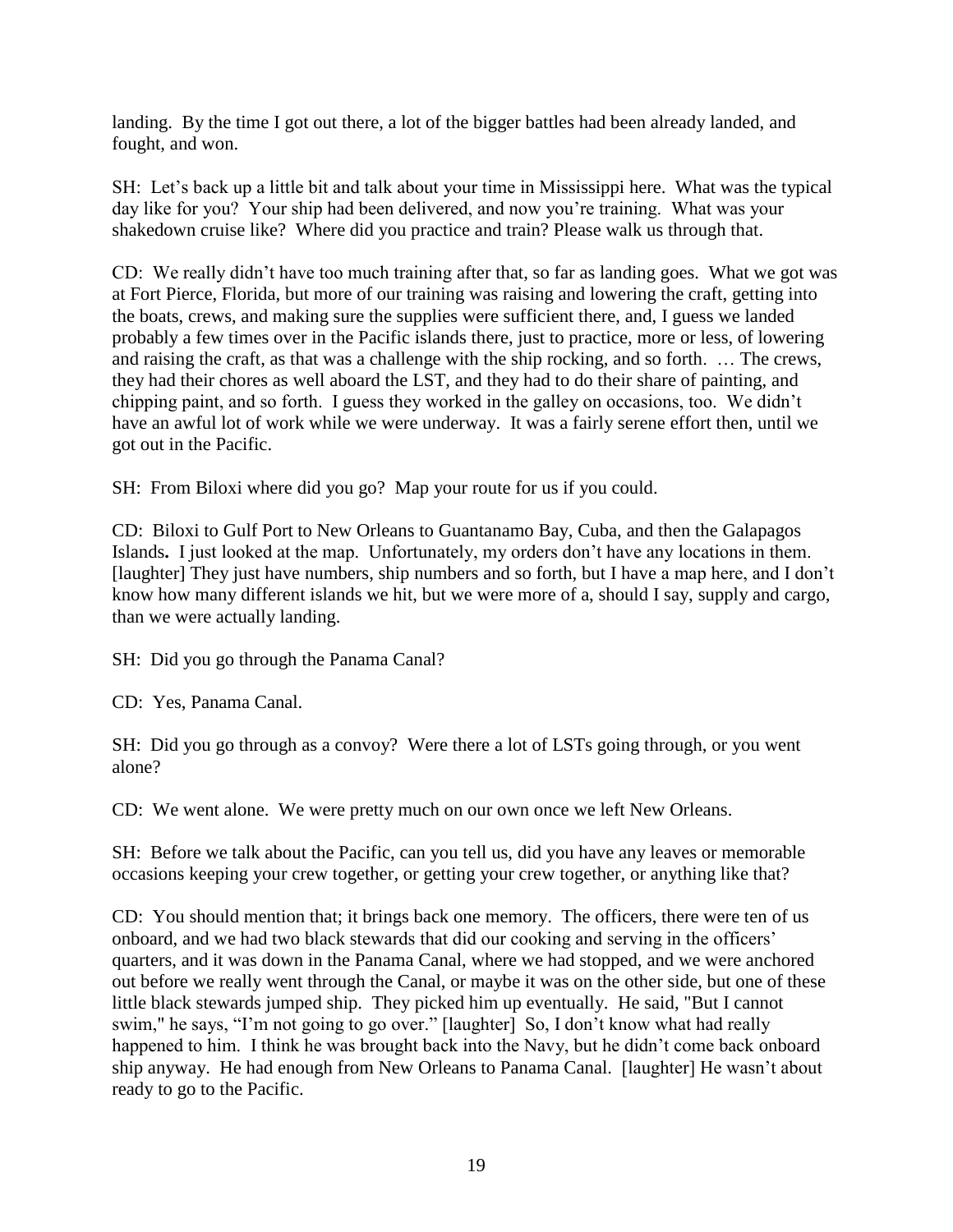SH: Did you get a replacement then?

CD: I guess, because we had two stewards all the time. That's the only one that I remember that jumped ship like that because he couldn't swim.

SH: Where were the people from that were on your ship?

CD: Oh, pretty much all over the country, yes.

SH: Were their ages pretty much the same, or did they vary?

CD: Oh, yes, varied from the chief petty officer, I think he must have been probably in his fifties, and the captain he was probably in his fifties. We had a chief petty officer, who was in charge of the crew downstairs, and he was a lifetime Navy man, and a few others were regular Navy, but most of them were on the younger side, and new to the war effort, enlisted.

SH: What was your battle station?

CD: At the small boats, we had two on each side. I have some pictures there that showed the LST, with four small boats, landing crafts. We called them small boats, because they were small compared to the overall ship, just like lifeboats, that's what they were, also lifeboats as well as landing craft.

SH: Did you have any thought that you would have wanted to go on something besides a small amphibious crew like this? When you were in Notre Dame, did you have visions of being on a battleship or carrier?

CD: Not really. I didn't really know what was going to come about. … I guess with the Navy, you more or less follow the command pretty much, and at that time there was no big idea that I wanted to go on a battleship or cruiser, aircraft carrier, or whatever. I went with the flow I guess.

RS: So you really didn't have a choice; the Navy said, "We need these guys here."

CD: That's what it amounted to, yes.

SH: You said you went to the Galapagos, then where did you go? Do you remember anything about the crossing of the Pacific? What did you do for entertainment or what did the men do?

CD: We stopped at the Galapagos and, I think, we must have picked up some supplies or something. I don't know. I do remember most every island, the natives would come out to the ship, we'd be in anchor at the bay, and they'd be begging for cigarettes, or whatever. They could come out with their outriggers and there were some of them came out for illicit reasons, too, I think. [laughter] Over in the Philippines, in particular, I remember the women would come out and tie up in back of the ship and some of the fellows would climb over the back of the ship.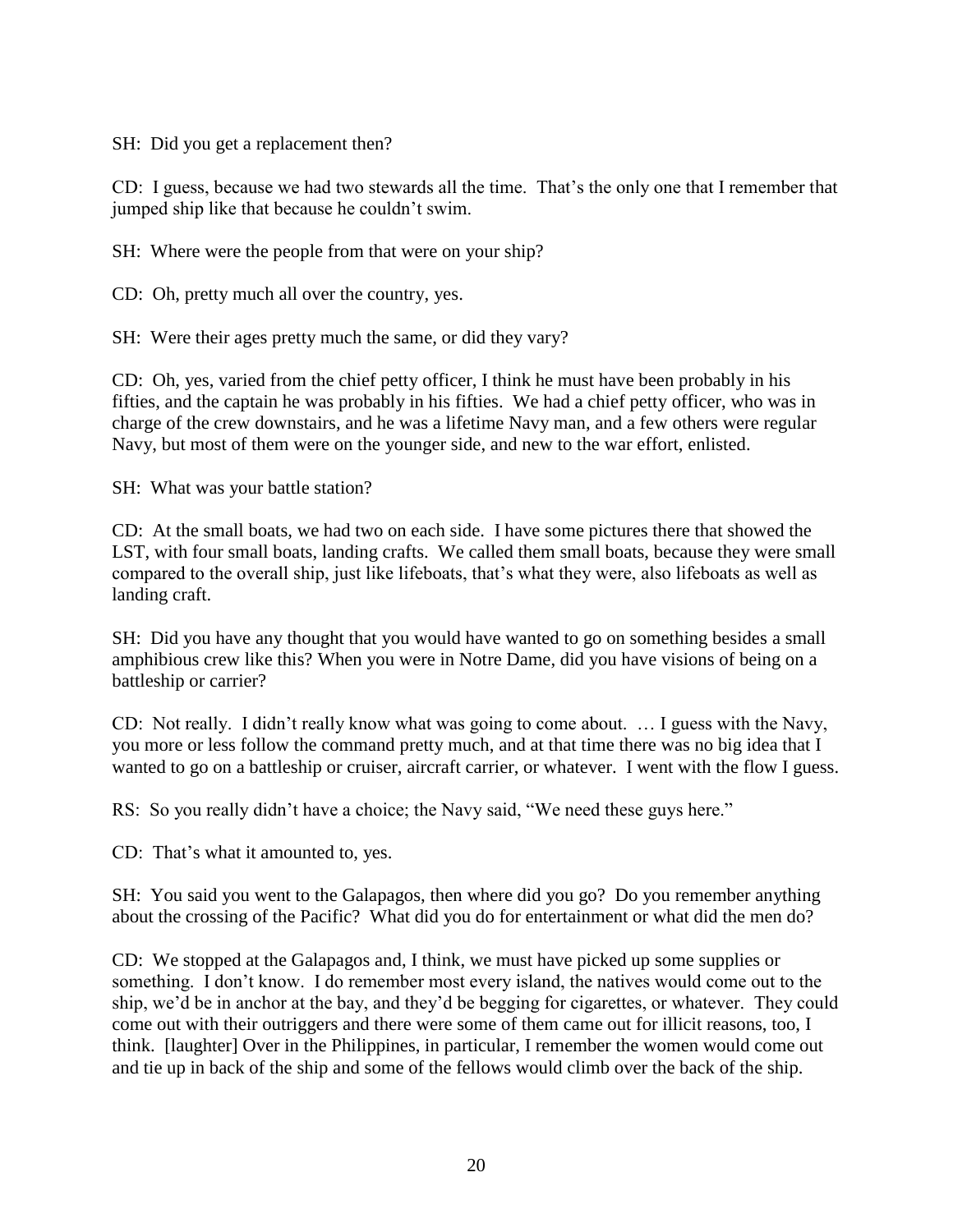RS: Just to say hi. [laughter] So, when you weren't on duty on the ship, what did you do to pass the time? I've read many people played cards on ships and just read books.

CD: There was some card playing. We didn't play too much of it in the officers' quarters, but I know they did. Oh, we played a few times when the Army came onboard, where we were involved in taking them to some island, or some landing. It wasn't a real bad life. We ate pretty good, and we had movies onboard most every night, or every other night, and take them and trade at land bases, if we were in port, and, I guess, reading. We had music onboard. Time seems to have gone pretty quick. When I stop and think back, we didn't really have that much to do. We didn't do any great deal of training overseas.

SH: Where did you get your supplies, your fuel oil and like that? Land based or from other supply ships?

CD: Mostly oil from supply ships. Well, even food from the Navy supply ships, but occasionally, they would be from land-based supplies. We had a doctor onboard our ship, which most LSTs didn't. Not that we were a hospital ship, but, I guess, maybe one out of every flotilla had a doctor. Doc didn't have too much to do. I guess, we were pretty healthy, so every time we got to a port or anchorage, Doc would take off for land and he would scrounge everything he could from the Army, and I recall one episode when we were around the middle of the South Pacific, hot as blazes, and, lo and behold, the Doc comes back with a half a dozen sheepskin coats that were warm enough to keep warm in the Artic, and I don't know why he got them, but he did, anyway. But that was his passion and I had more Army shorts than I did Navy shorts, only through Doc. He was a character.

SH: What about the weather and how did that impede your ability to get supplies, or practice, or train, or whatever?

CD: We got our food supplies, basically, through refrigerated ships and we had a freezer onboard, and, as I say, we ate fairly well, I would say compared to the Army. We had fresh eggs and meat. Vegetables weren't necessarily that abundant all the time, but if we had a supply ship, we ate pretty good for a few days.

SH: How were your cooks?

CD: They were pretty experienced. We had a chief petty officer that was in charge of the galley, and they put on a fairly decent meal for us. As a matter-of-fact, I'm kind of glad you people came up now, because it made me gather some of my material together that I really had forgotten all about, and I have a menu there that they put out for our Christmas dinner, back in 1944, I guess it was, and having a list of all the officers and all the men that were onboard, plus the menu for the day, and it brought back some memories to me that I had completely forgotten about. I think you met my daughter, Nancy, who was the one that was instigating this whole thing, and last time she was here she saw that and she says, "My God, you have something here that you got all the names." Unfortunately, I have no further contact with any of them now that they were all over the country, and I wonder whether any of them are still around, living, and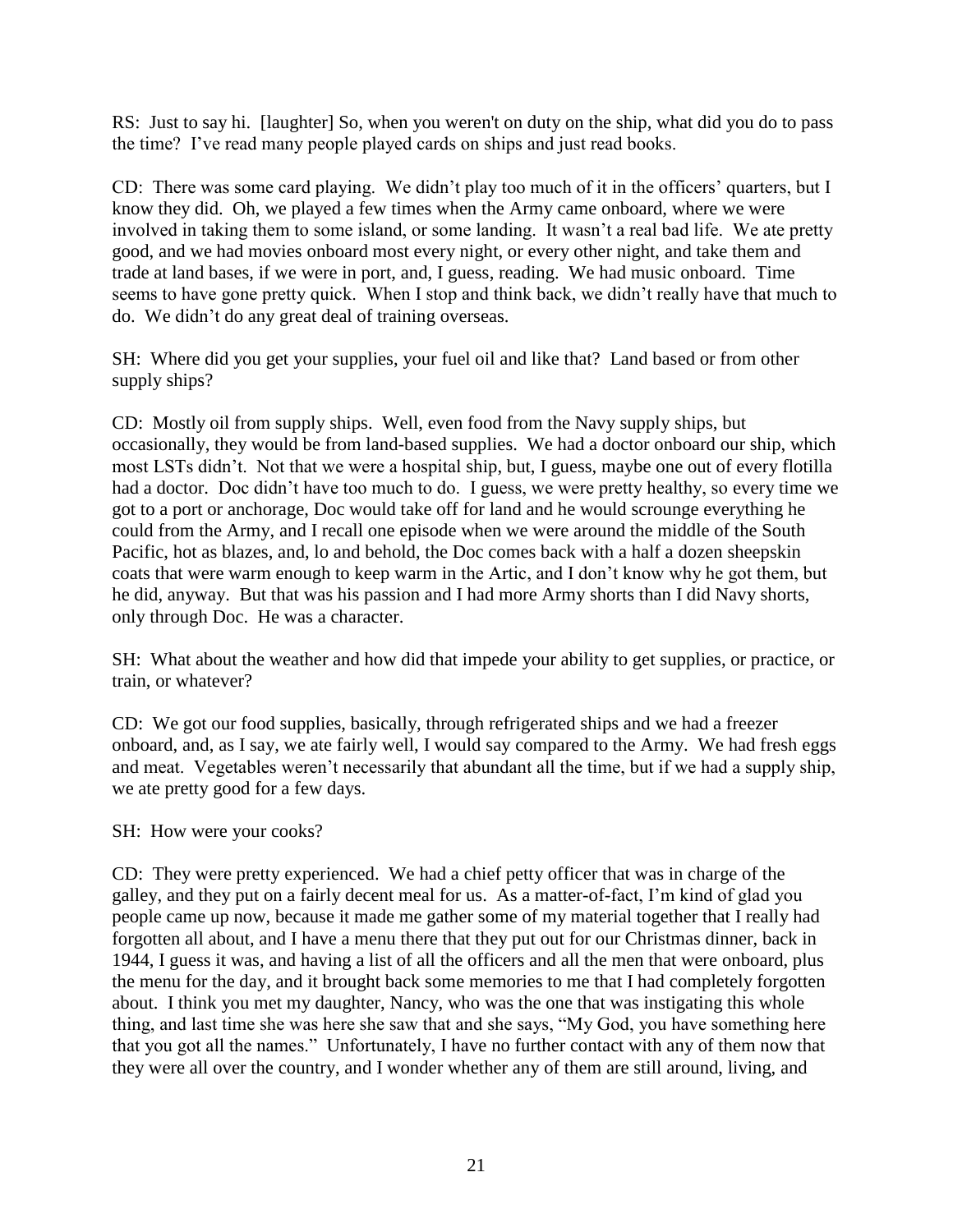where they are. I should go on the Internet, not that I do, but I thought it would be interesting at this point.

RS: Concerning the general atmosphere of the ship, did you guys all get along? Were there any altercations?

CD: A few episodes like a cohort from the amphibious training that was onboard the first ship with me had an unfortunate episode. He proceeded to go out on deck smoking a cigarette after dark, which was taboo. Everything was curtained and sealed off, no lights whatsoever, and this captain, who was the chief petty officer, caught Joe, and Joe just walked out nonchalantly, being new, smoking a cigarette. He wasn't court-martialed, but, he may well have been because he was confined to his quarters for, I forgot what the time element was, but he was a ninety day wonder, along with me. So, I was smoking at that time, too, but I never went out on deck with a cigarette in my hand.

RS: It seems that a lot of people smoked.

CD: Yes, I guess, at that time, Ryan, it was more or less the thing to do.

RS: I've heard a lot of accounts where guys said they never smoked before, but the minute they went in the service several started smoking.

CD: And I think that's where I picked up this habit, too, drinking coffee. There was a pot of coffee on twenty-four hours a day, and when you were on watch you took your coffee up on watch with you.

SH: Did you ever sight any submarines when you were on watch? What was the most exciting thing you saw on watch?

CD: I didn't sight the submarine, but we had one episode. We generally traveled in convoy, with maybe nine to twelve LSTs, and we would have one destroyer escort with us, following us, as we were not a fighting ship. We had some aircraft guns onboard, small ones, but so far as being able to sink a submarine, that was out of the question, unless we rammed into it accidentally. [laughter] I don't think we would have even sunk that, as we would have probably run over it. We were a flat-bottomed boat. LST was for landing on the beach. But we did have one episode where the Japanese submarine did come up on the surface, and fired a torpedo and got a ship across from us. The destroyer escort missed him, somehow or other, and that was a moonlit night. But, I never did see the submarine and I don't really know what the overall outcome was, but we don't stop for that, we just kept going, we have to just keep on going. But, he did get an LST, as I said. We were surprised that they would even waste a torpedo on an LST, because we were, basically, supply and cargo ships.

SH: Were there any survivors, or you just had to keep right on going?

CD: There were survivors, but we kept on going. I don't think the ship was lost completely, but it was damaged to the point where it did not follow us.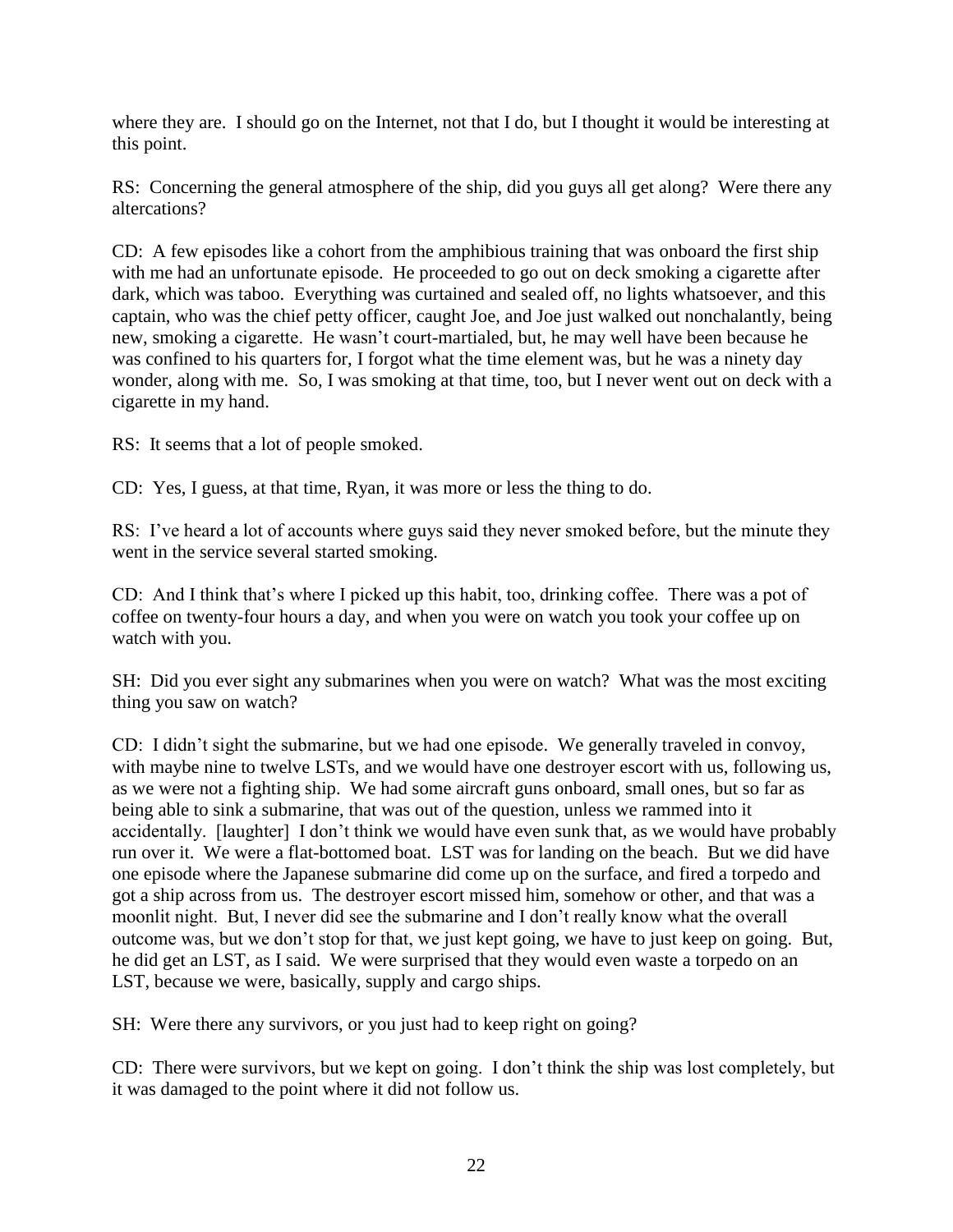SH: When did you first take on any of the Army troops to deliver to another place?

CD: We took on more Australian troops than we did American troops. When we took on American troops we were basically moving them from one location to the other, but we did take on many Australian troops.

SH: Where did you pick them up?

CD: You know I was looking at the map; again, I'm not really certain, it was a little town on the east coast of Australia. I remember going through the Barrier Reef there and I'm assuming it was Townsville, but I'm not really certain whether that was it or not. It was not Sydney or Melbourne or any of those. We did pick up troops there.

SH: Did you go ashore at all when you got there?

CD: I do recall going ashore in Australia, yes. We were there for a couple days and I recall eating, having jackrabbit for dinner. We took onboard rabbit as a meat supply. Wasn't too bad.

SH: When you took the Australians onboard, how did it work out with the officers of the Australian forces?

CD: Well, we got along fairly well, and they stayed up in the officers' quarters with us and, as you mentioned about card games, I think there were a few card games. I'm getting ahead of myself here. After the second ship I was on, we were a bridge-playing group on our ship, so there would be four officers always that were off duty, out of the ten, so we used to get together and play bridge quite a bit. There would be one or two officers on duty, and the rest of us would be off.

SH: When you left the Galapagos, you headed down towards Australia at that point?

CD: There were so many different islands that we hit there, and a lot of them we were moving from one to the other, taking off one island maybe jeeps or equipment, and moving it to another one, and so forth. I wish I had mapped out my actual route.

SH: You are answering very well, thank you.

CD: We stopped at several islands there, and I remembered some of the names, but in which direction or sequence I don't remember fully.

SH: Basically, you were going into an Army type of base and taking their equipment to other locations?

CD: Most of the time, yes. We did make a few landings while we were out there, but most of it was in the Philippines. But my first real base, that we stayed at for any length of time, was New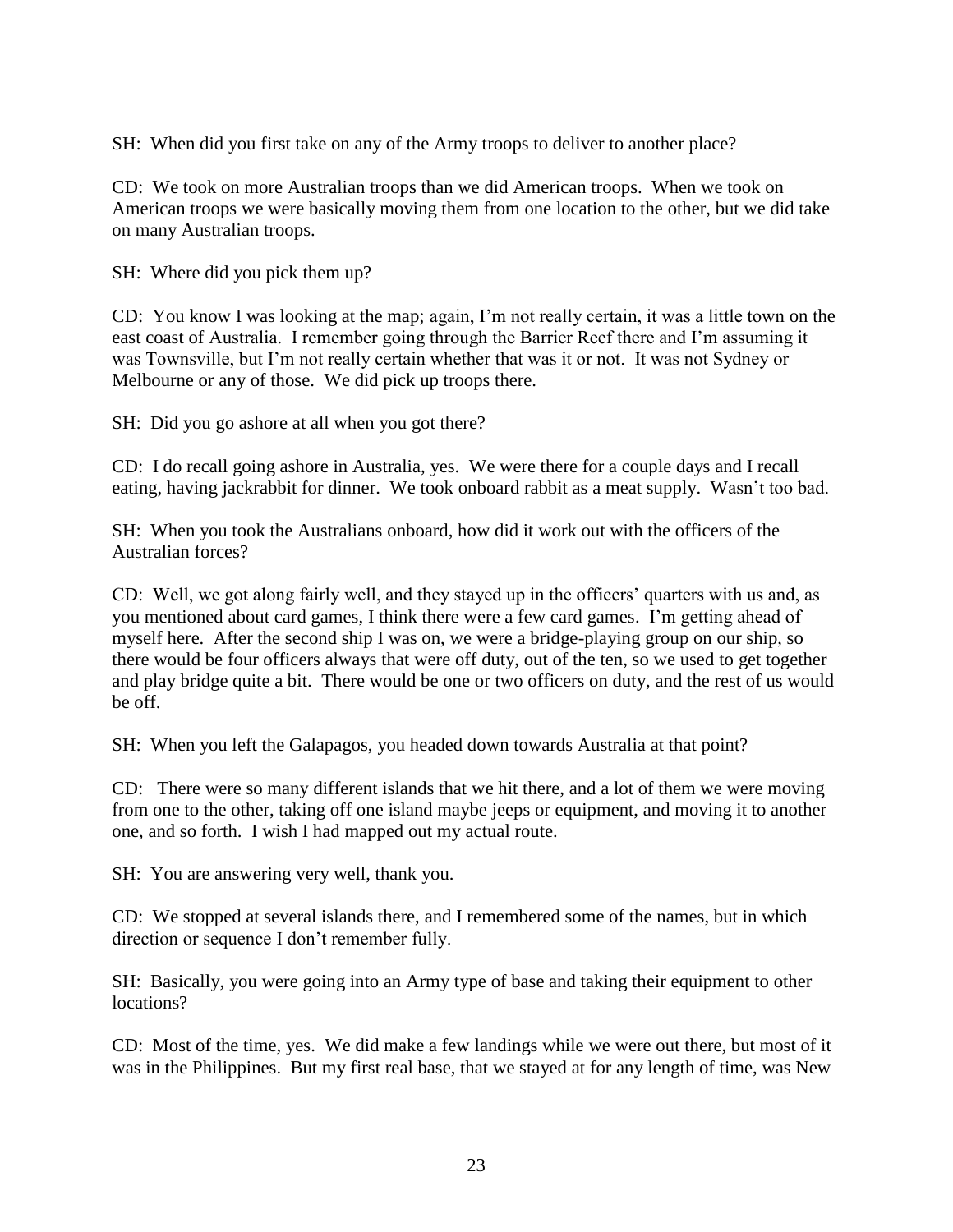Guinea, Hollandia, and that was a jumping off point for a lot of the islands. We did not make a landing at New Guinea, but that was established already when we got there.

SH: Can you tell us a little bit about what you saw when you got to New Guinea, as that was the first base that you came to, where there had been fighting going on?

CD: Yes, before we got out there. We were basically anchored out in the bays and areas adjacent to where there was a lot of the fighting had gone on, but we got ashore. But they were basically Army bases there. A few of them had naval bases, naval supplies, but, as a whole, I think most of all these islands had Army bases.

SH: When you're going to a base like that.

-------------------------END OF TAPE ONE, SIDE TWO------------------------------

RS: This continues an interview with Casper Deschu on October 25, 2002 in Flemington, New Jersey with Ryan Smith and Sandra Steward Holyoak.

SH: Please, talk about the interaction that you had with the different natives, and how your men came on shore, if they did and that sort of thing?

CD: You ask me that question, Sandra, and it reminds me of one time that we had in New Guinea. I guess, it wasn't all bad. We had a chief petty officer in charge of the galley and when you're off duty we would go ashore and the chief petty officer would bring some frozen steaks and build a fire, and we ate pretty good. [He] grilled steaks for us, might be a half a dozen of us that were off duty… You can't beat that, up in the middle of the Pacific, so the war wasn't all firing guns and sinking ships. The natives, they were quite friendly, and they demonstrated how they went fishing with hand grenades. They would throw a hand grenade into a pond and the fish would come floating up. … They would have their dinner and we had our steaks. We really had no problems; at least I never did, with the natives there. They were quite friendly, and they were not coming right onboard ship, but they never did cause any problems that I know of.

SH: Were you given any orders not to fraternize with the natives?

CD: I can't say that we fraternized with them. When I say grenades, I'm sure they got them from the Army, who were based there, and the Navy, we didn't have grenades, but they showed us how they fished.

SH: How relaxed are the officers and the men on the LST? Was there still a very rigid division between officers and men, or with a smaller ship like this was it little less rigid?

CD: I would say it was less rigid. We were not running around saluting every time, or anything like that, but we kept our distance. They had their quarters and we had our quarters, but I would say, off hand, that it was much less rigid than it would have been on a battleship.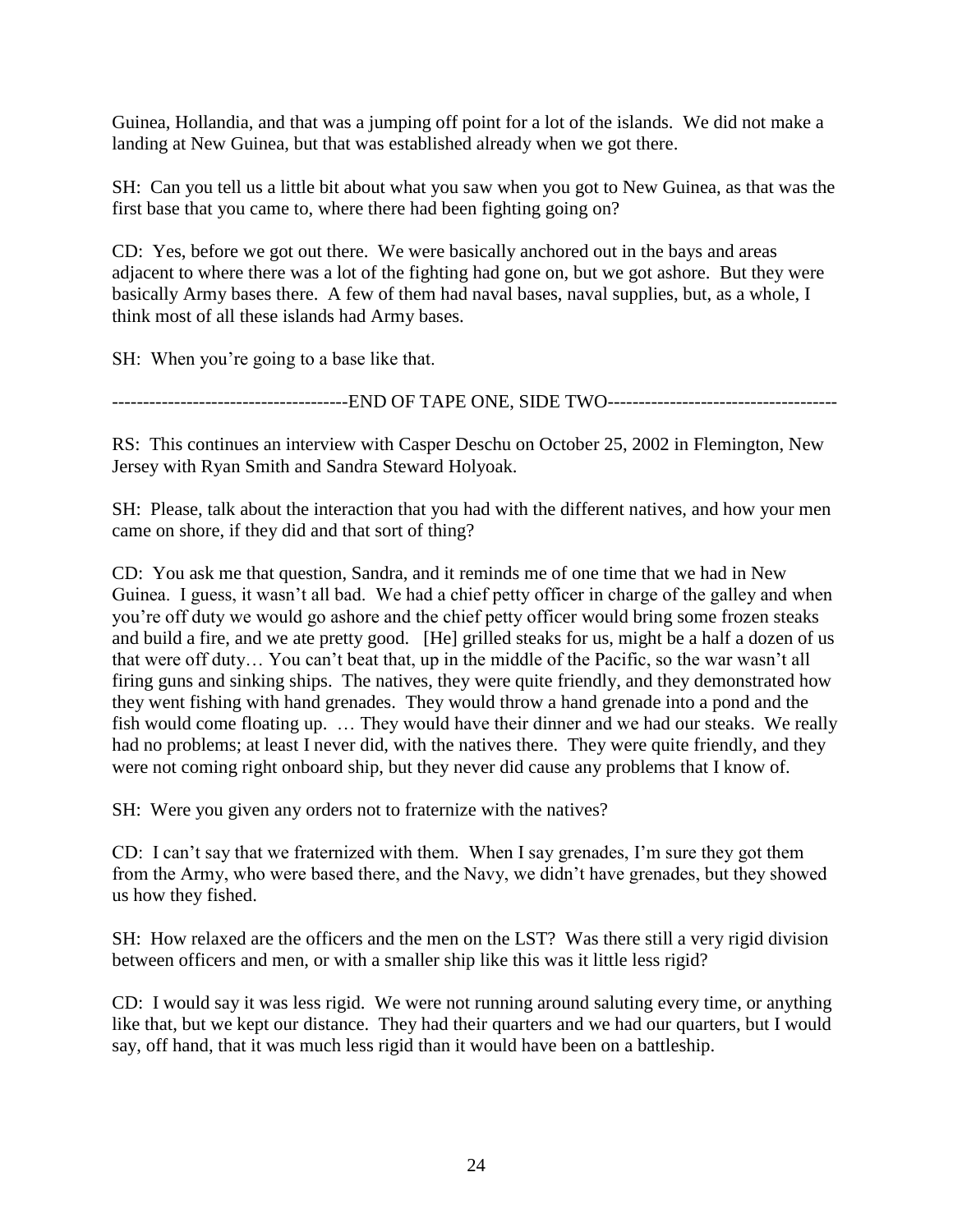SH: How spit and polished were you as an officer, and the crew? How often did you have inspections?

CD: On board the LST, it was not the spit-and-polish at Notre Dame. It was all spit-and-polish when we're being indoctrinated into being an officer. If you couldn't see your reflection in the shoe, well, [however,] out in the Pacific, they didn't care whether you have shoes on, or not.

SH: Was your dress code also relaxed, I mean, you talked about wearing Army shorts more often than Navy shorts? Was it relaxed for all members of the crew officers and enlisted men?

CD: When I say shorts, I meant under shorts, khaki as opposed to the whites. We didn't wear shorts, really. We had our work uniforms, which were gray uniforms, gray pants and shirts. We didn't wear any whites or dress blues in the Pacific at all. I don't know, maybe when we got to Pearl Harbor, or something like that, on the way back.

SH: The first ship that you were on went to Holland in New Guinea?

CD: Well Hollandia is in New Guinea, that's where the base was, yes.

SH: Do you know where you went from there?

CD: Most of our time was spent in the Philippines. We went to several other islands over all that time, but I can't recall all of them. … I sometimes wonder if I was the only one or if there were others in my same situation. I wonder how we won the war. I say it was a year before I was called, and then, my transfer from *LST-667* to *454* took another three months.

SH: Why were you being transferred?

CD: I'm not really sure why. Whether they needed somebody else, at any rate I got orders to report to *472*.

SH: Are these within the Pacific?

CD: This was in the Pacific, yes.

SH: The Philippines at this point?

CD: It was around the Philippines, but it could have been any number of places, that I don't recall. My orders tell me all the ships that I had gone to, but they don't tell me where I was, and I only bring this up because I was three months, traveling, trying to locate my ship. … I would go to one port; in the meantime the ship would take off for another port, I have a chronological order here, only to find out when I got near the ship that it had been torpedoed and sank. So, fortunately I never did catch that *472*. … Then it took another month, I got new orders and chasing the ship, the *454*.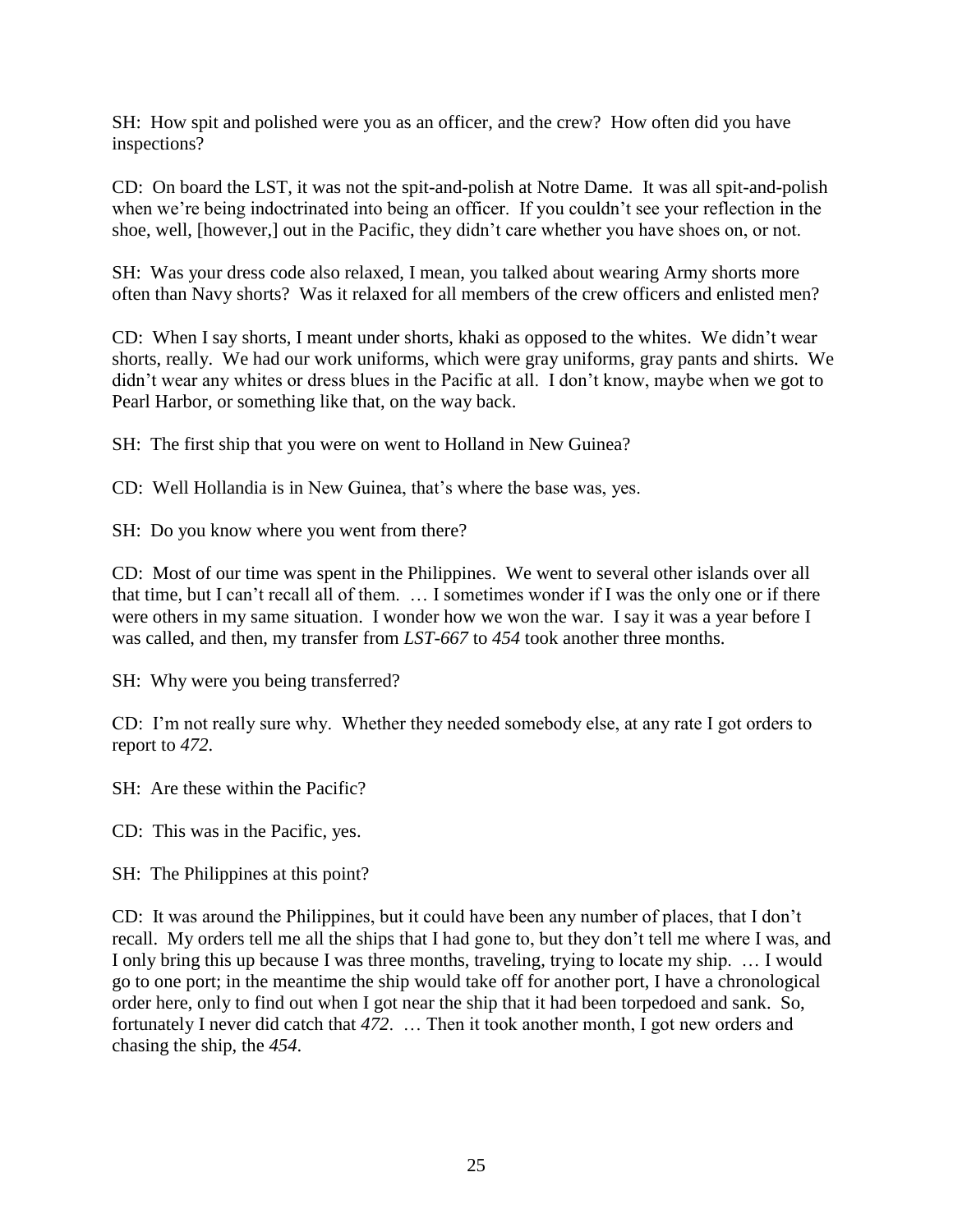SH: When you say chasing it, how do you get onboard another ship to go to the ship you have been assigned to?

CD: I must have been on five or six different ships trying to catch up with the *454*.

SH: Do you have your chronology there?

CD: Yes, I do. I was on the *395*, well, that was going to the *472*, which was the one that was sunk, lost in action. … I was on *LCI-972*. I was on the *LCI-709*, these are all for a matter of a couple of days to a couple of weeks. … I was on several land bases waiting for it to come in and it never did come in. … I say if everybody was like that, they would never have won the war. I was on the USS *Charles Loomis*. [I] reported to a land base, the commander of the Seventh Fleet. … I went on *LCI-1003* and I reported Naval Base 3149. I don't know where it was, but probably someplace in the Philippines. … I was on *LST-466*. I went on another one, *590*. … I finally reported on the *454* on March 14, 1945 and it was over three months that I was changing ships and getting new orders in between that time. Only to get on the ship, *454*, one afternoon, early afternoon, and I don't know how it ever happened, but I had two bags of mail on that ship before I got there. Mail got there before I did. My parents and girl friend had sent boxes of cookies, in the meantime, and they were nothing but crumbs. So I had a full afternoon reading mail I hadn't gotten for a few months. … Lo and behold, at a movie that night in what we call the lower deck, where the tanks and jeeps are loaded, we're watching a movie and I had the worst pain in my gut come up and it turned out that I had my appendix acting up. … I was packed in ice that night, the next morning I was shipped off to an Army hospital, had my appendix removed, and I go, "Oh, here I go again." But fortunately, after ten days I was put on a hospital ship to wait for my *LST-454* to come back and it did. I was really tired of traipsing around, living out of a bag, and so that I reported back to duty after about ten days.

RS: As you were going to all these different places trying to find your ship or trying to catch up with it, did you run across any other Rutgers graduates? Was there anybody from around your area by any chance?

CD: I did run into a brother of a brother-in-law out in one of the Pacific Islands at a Bob Hope Show he was putting on. … Charlie was a Rutgers graduate before I; he was more of my brother's age. I can't say offhand that I ran across any other Rutgers men that I knew.

SH: Because you're only temporary, trying to get to another station, what would be your duties when you were onboard?

CD: Some of the ships I did stand watch for them. It gave me something to do anyway, besides eating and sleeping, but I really had no assigned duties and, I guess, the captain asked me to.

SH: When your appendix acted up were you at anchor in the bay near the Army facility?

CD: Yes, we were in the Philippines. I don't recall what island in the Philippines, but I recall we were anchored and they took me into the Army hospital, tent hospital, there.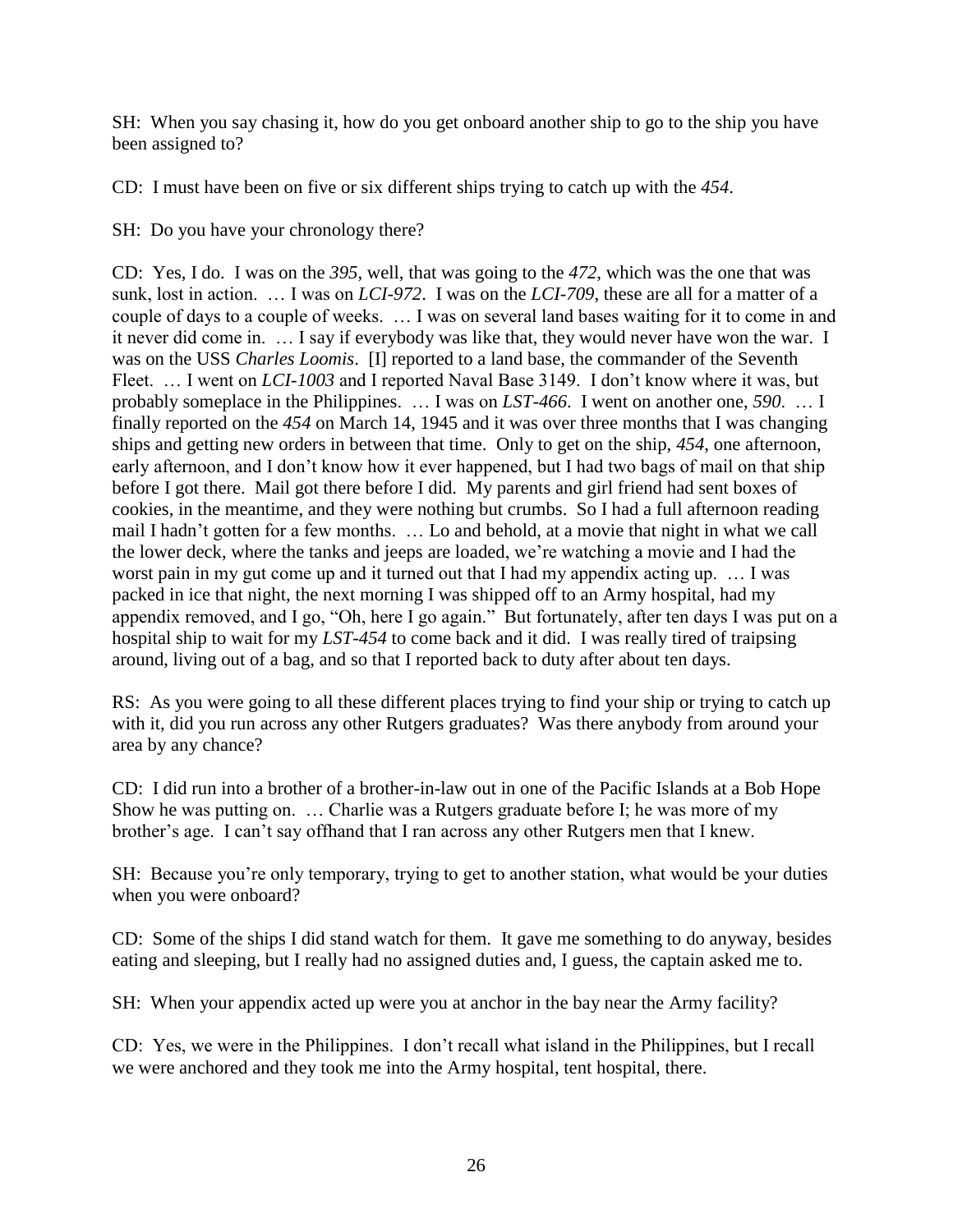SH: Did you think you had good care?

CD: Yes, I seemed to recover quickly and I was fortunate that everything went fine. … I was released and the LST had gone out to another chore. I don't know whether they went to any invasion, but I don't think so. … They came back in and I was on the hospital ship there for a day or two waiting for them.

SH: Which hospital ship? It sounds like you were pretty well recovered after a couple days. What did you do on the hospital ship and what did you see?

CD: I think I was only on there overnight. They shipped me out there to get me out of the Army hospital, I guess, into the Navy ship, the USS *Refuge*. They gave me a physical probably and said I was fit to go back to duty. Then, the next day, the *454* came back in.

SH: Which of the LSTs were you on when there were landings?

CD: Actually, they were all on the *454*, yes, that we had any landings.

SH: That would have been in the early spring of '45?

CD: Yes. I don't really have that, locations of them, here, but I do have, oh, we made several of them in the Philippines, but they were only one or two of them that were D-Day and they were not really major landings. We did make landings on Leyte, if I recall, at D-Day +9. At some of the smaller ones we made D-Day landings, but they were not really that combative.

SH: What about air cover and the Japanese Air Force?

CD: I only really recall seeing Japanese, and I think it's the only time that the ship ever fired at anything, was at Leyte, when the Japanese came over. … There were many other ships in the harbor at that time and I don't really know whether they got them or not. We did fire, I seem to recall, but I don't know that we ever came anywhere near that because there were a lot of bigger ships there. That was the only time I can say that guns were fired outside of practice range.

SH: You talked about the Christmas dinner and the formality of the card and all that, were there other holidays that weren't celebrated quite as gloriously, so to speak, as this?

CD: Yes. I don't think there were any others that we had. … I guess, I was in Pearl Harbor, on the way back, on New Year's Eve, but that was all on land. … Other holidays, I don't even know whether we recognized them or not.

SH: While we were changing the tapes we talked about Borneo, were you involved in that?

CD: That I was, one of the few that I made a D-Day landing with all the training we went through in amphibious forces; that one I also recall the aircraft. They pulverized the beachhead before we even went in and I have a few pictures. The palm trees look like sticks standing up where the beachhead was just blown to bits before we went in.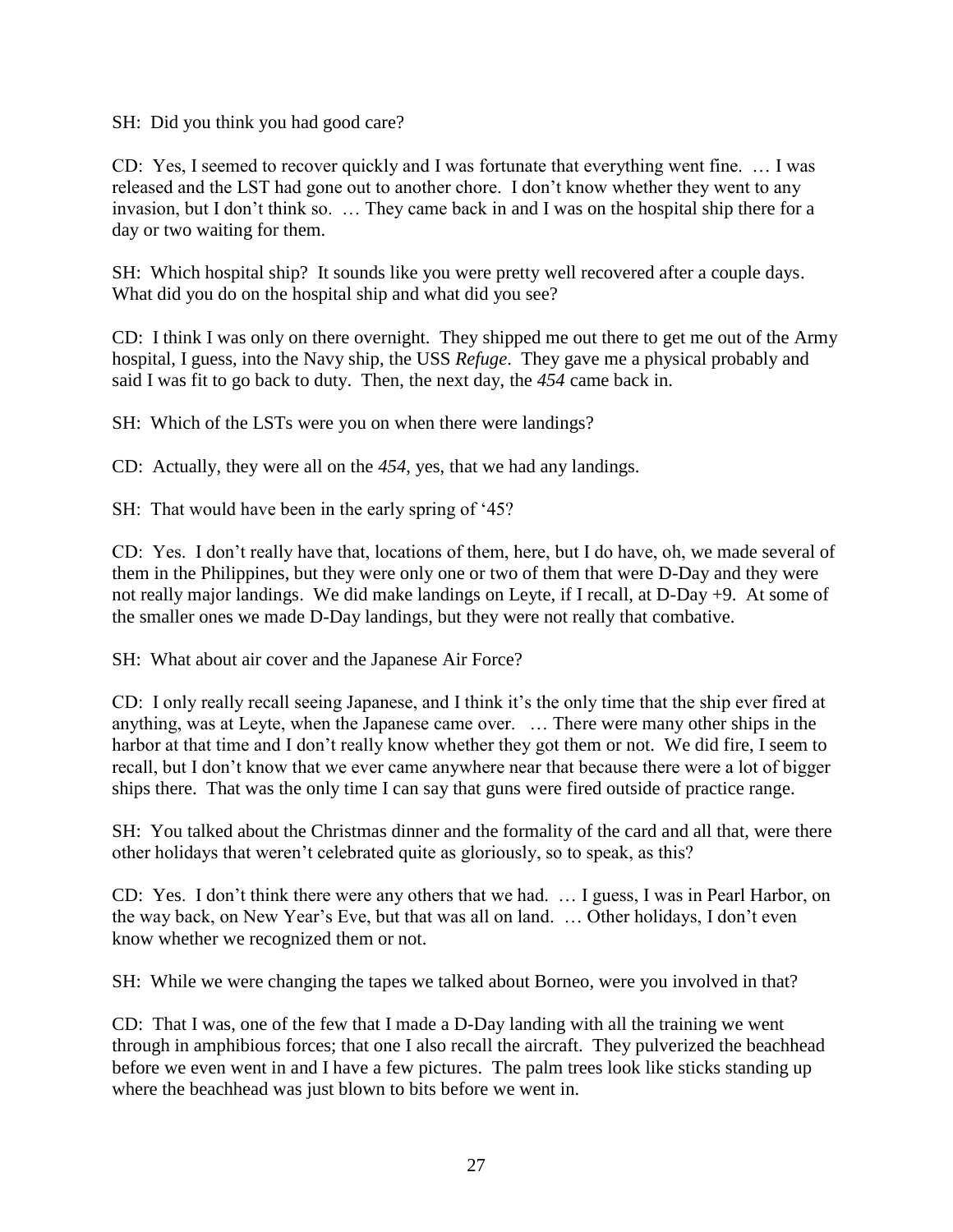SH: Would you make more than one landing? Would you have time to come in and off load and then go back for another run?

CD: In a small craft we just went in with the personnel on D-Day, dropped them off and went back to the ship once the Army secured it. They had overhead aircraft, but I can't imagine what European D-Day was like compared to this smaller operation. We carried pontoons on the side of our LST where we couldn't get into the beach far enough to get the equipment off. … Any jeeps or tanks or vehicles, they waited until we got the pontoons in, to the shore, and then they would go off. The Army personnel, they would be taken in by small craft.

RS: The few D-Day landings that you say you made, do you feel that your training had come through and paid off?

CD: Yes, I think probably it did from the standpoint that we knew a little bit about what to do if we hit the bottom before we got there, and so forth. … We didn't want to ride up on the beach where we couldn't get off. With the LST, we never really went in D-Day itself. I would have been really a little more concerned to beach ourselves and not be able to get off, but I guess there were some, but we never did on our LST.

SH: Did you feel that this crew you were with that they were confident?

CD: I think so. I was there at the last half of the war. … What they had to go through in the first half with the Solomon Islands and Iwo Jima, I was out there, but we were not involved in it. There must have been a lot more shooting and firing going on, battles, than what we saw.

SH: Of the people that you took ashore, did you ever see any of the officers that you said were part of your wardroom? Did you ever connect with any of them again or see anybody after?

CD: After the service, no. The only one I really had connection with for a while was the Captain, Dave Morrison.

SH: When you had US Army personnel onboard and officers, what was the interaction between those officers and the Navy officers. I mean, were they compatible, were they combative?

CD: No, I don't think we ever had any combatives, that I recall. They ate with us and they were pretty much part of us there, and the enlisted personnel they were in the crew's quarters and we got along quite well.

SH: What was the most interesting cargo that you carried?

CD: Oh, I recall when we went into Leyte several days afterwards and our main cargo there was this airstrip metal grid that they laid down on the beach for aircraft to land on. That was probably the most interesting thing because we were there for a few days while they unloaded and also laid the strip and there were even some planes that came in at that point that we saw. We were sitting right on the beachhead. I don't know where the planes went to, I guess, carriers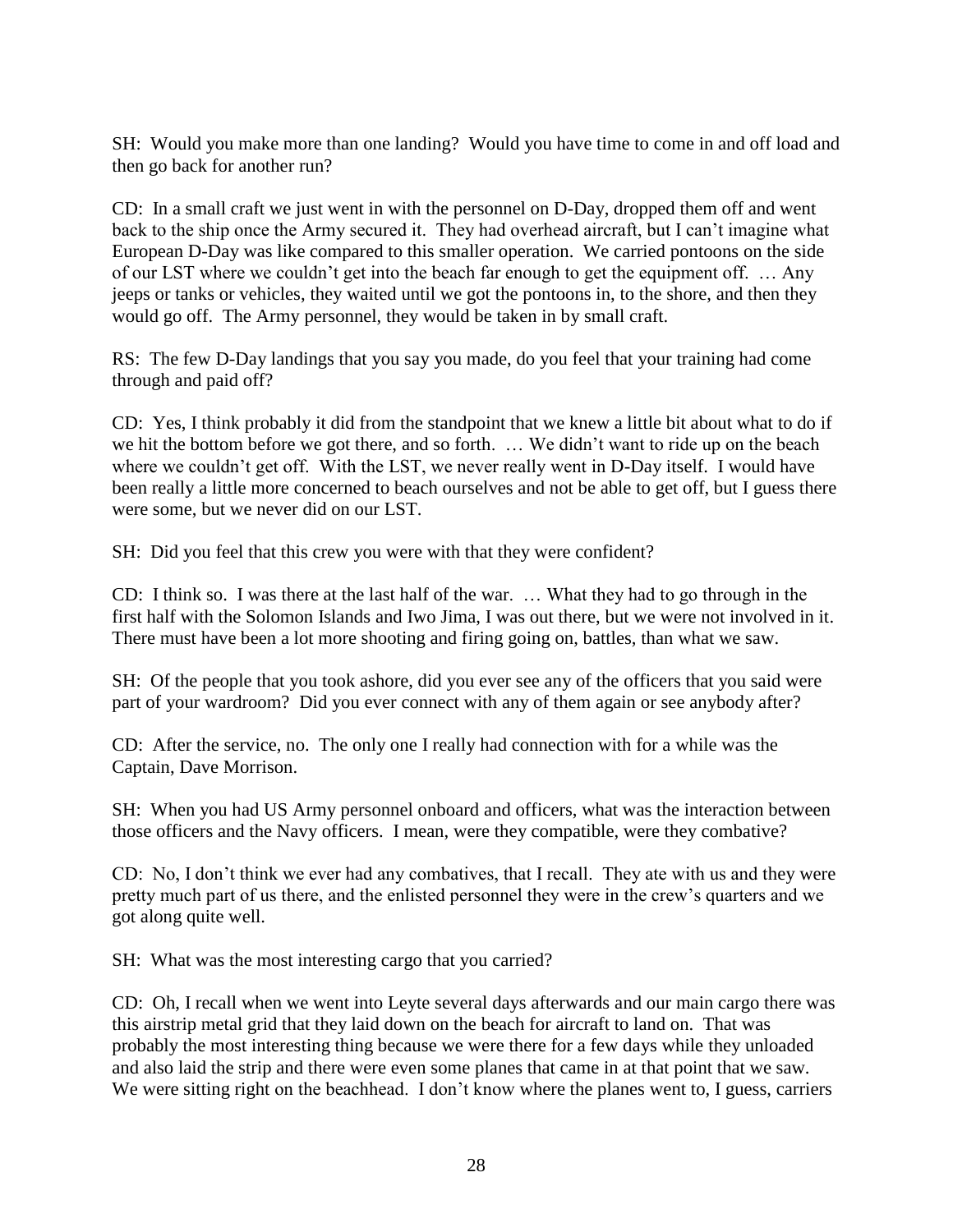probably before the strip was laid down and they were, basically, Navy planes. The airstrip was laid down for the Army.

SH: Was it Seabees putting these down?

CD: Yes, Seabees were quite common.

SH: Did you ever transport any of the Seabees and their equipment?

CD: I think there were Seabees involved in that. They took charge of the loading and unloading. We really did not do the loading or unloading that much. We took the personnel with us that used the equipment, jeeps and tanks, and we didn't carry too many tanks, a few smaller ones.

SH: Did you, as an officer in the US Navy, ever have an embarrassing moment?

CD: Oh, we had some fun there. We were onboard ship and, of course, a few of the people were old Navy people and we were polliwogs, they call us, whether we're officers or enlisted men. … Crossing the Equator, we had our heads shaven and you had to be addressed as "polliwogs," or some minor thing. I have a diploma over there that they gave to me as having crossed the Equator and I was given a subpoena and a few charges that were ridiculous things. So we had some fun adventures, as well as some serious ones, too.

SH: So, you're a member of the Shellback Society?

CD: Yes. I had that even framed, but I never hung it up, but it's still framed from fifty years ago.

SH: It must be quite an undertaking for a kid from New Brunswick, New Jersey to be all over the South Pacific.

CD: Yes. I never knew about that until it happened that these things are tradition with the Navy, which everybody goes through them.

SH: Did you encounter a typhoon or any unusual weather?

RS: Yes, like the weather, what was that like?

CD: I do recall one typhoon that I think we spent about three days avoiding it. We had very, some very rough weather out of it, but we went far out of our way to avoid it, someplace out there in the Pacific I recall, the Coral Sea or one of them. … Anyway, it was a very severe storm that they kept radioing, "Do not get into it."

SH: How much were you kept aware of what was going on in Europe? You said it was nothing like the D-Day in Normandy. Were you aware of that before or after?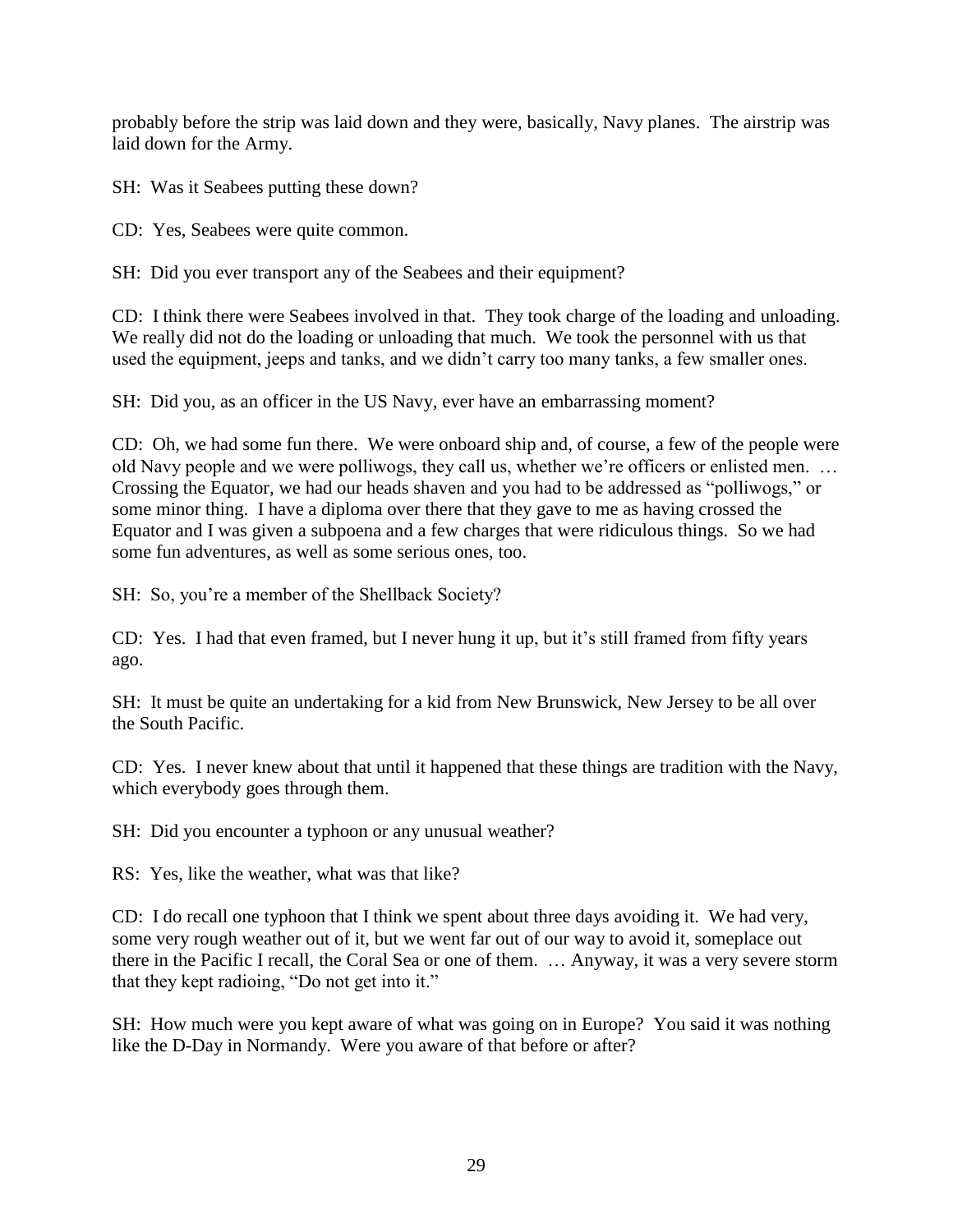CD: I don't think I was aware of it at that time. No, that was all past history. I've heard about it over the years now, but I wasn't aware of it. We were trained for amphibious, but we were evidently just too late to make it to the European Theater, at that time … we didn't really know that they were going to have that invasion in Europe.

SH: As an officer on an LST, did you keep track of what was going on in Europe or was your focus on just the Pacific, where you were at the moment?

CD: I think we're pretty much in the Pacific, because I don't really recall. It's mainly through history now that I know more about Europe than I did at that time.

SH: Did you ever feel that the supplies and the manpower and the equipment, were being led to the European Theater more readily than they were the Pacific Theater?

CD: I don't think I ever said we didn't have the equipment we needed.

RS: Is it true that there is a science to how they would load the LSTs, or how they would usually put jeeps and everything in the back? Then, did you still do that with not being part of the invasion force?

CD: There definitely was a science to it, but, again, the Army really called a lot of the shots on that because they were the ones who are going to be using it. We went in and said, "Here you are, boys, take over you're the one who's going ashore." Even with the personnel sometimes I felt guilty, in a sense, that you take them in and drop them off, and you put your boat in reverse and pull your stern anchor and off the beach you go and back to the ship. The Army, they had to go in and trudge through the sand, and the mud, and find a place to pitch their tent, I guess.

SH: What about the Marines? Did you have any interaction with the Marines?

CD: I don't think we had too many Marines on; there might have been a few with the Army. I don't recall, in the Philippines, I know we made a few D-Day landings there in lesser islands, Cebu and Mindanao. … That came up in the news here not too long ago, that Mindanao is where the terrorists were weeded out. We went in there, but if we had gone in for D-Day landings more, I'm sure we'd have more Marines.

SH: When you transferred to the other ship in March of '45, you were then onboard that ship, when the war was over in Europe. Was there any reaction to that on your ship?

CD: We heard through the radio. The *LST-454* was one of the original ships that were built, so that was an older ship, and we didn't even have radar. The *LST-667* was one of the newer ones and that had radar on it, but we had radio communications within our own flotilla, and we heard of the atomic bomb, but I don't think we really knew what the atomic bomb was at that time or until later on that day, or the next day that it was a catastrophic bomb that was dropped. We didn't realize what had happened.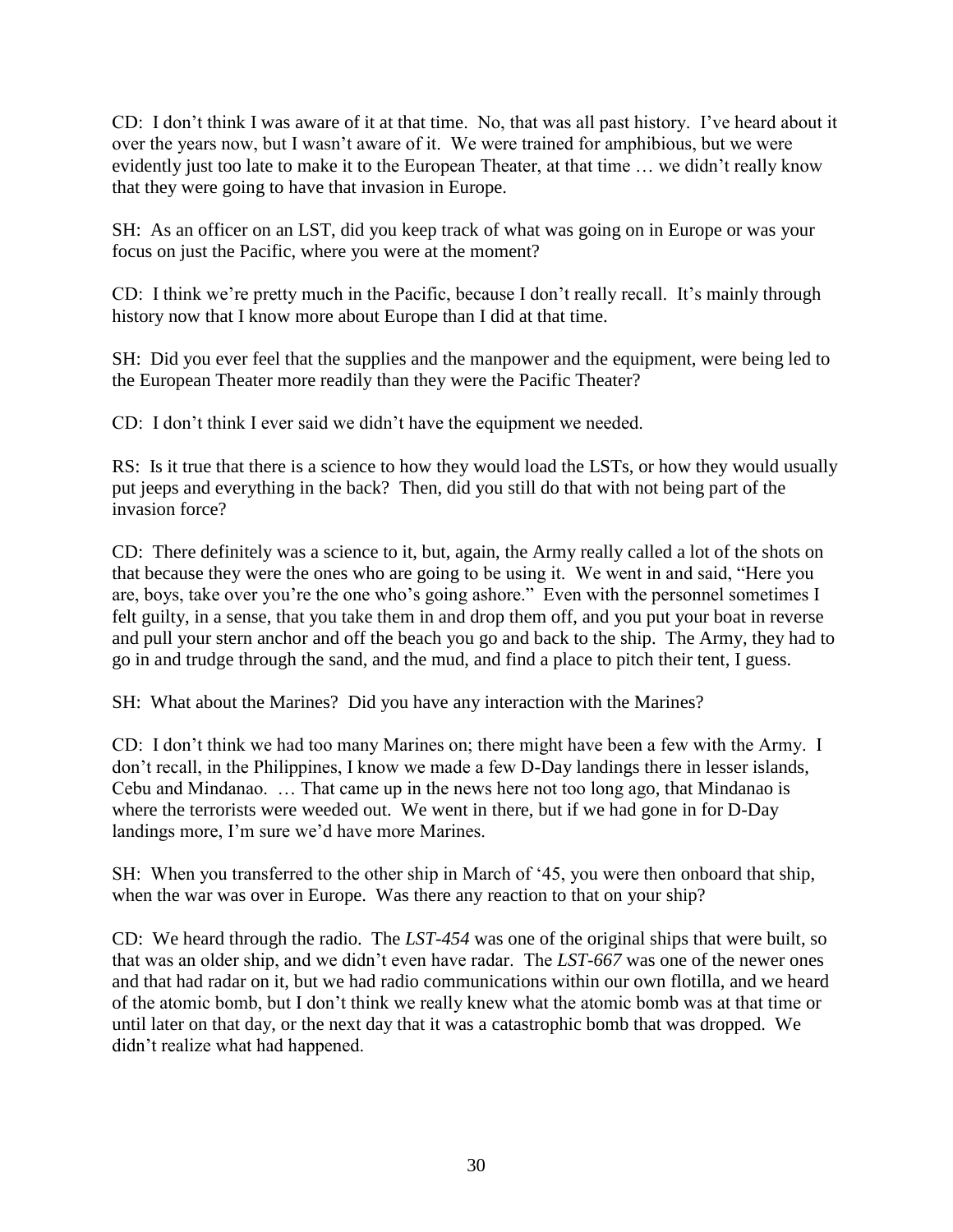SH: Do you remember where you were and what you were doing when the word came that the surrender was in fact going to happen?

CD: I think we were underway and in a convoy, probably to go pick up another load of something, and I don't know that we were diverted then or not.

SH: Was there any celebration?

CD: I think after the war there was probably some high fives maybe, and what not, [laughter] but I don't think we quite realized when the first bomb was dropped anyway that the war was going to end. But then after the second one, when we got word, probably some jubilation and particularly by a couple of the older officers like Dave Morrison, the captain, he was not a regular, but he had been in earlier on and I guess soon after the Armistice, the Navy announced that if you had a certain number of points, you were going to be released, and Dave was married already at that time, and so I'm sure he was happy knowing he was going to be released. I think was V-J Day +9 that we went up into the Tokyo harbor at that time.

SH: Really?

CD: Yokohama, yes, and, of course, at that time we knew what was going on already, the Armistice had been signed.

SH: What were your orders at that point then?

CD: I don't really know why we were sent there other than perhaps it was the show of force. We didn't carry anything that I know of. If I recall, we were in the harbor. We never docked, we never had anything unloaded.

SH: Did you go ashore?

CD: We did. We went ashore a couple of times. I think we were there for probably four, five days. I don't remember exactly.

SH: So you were in Tokyo Bay.

CD: Yokohama Bay, yes, but we went ashore and we're pretty much free to come and go around Tokyo. I have a receipt there from a restaurant where we went into and had dinner in Tokyo and pictures of the bombed out buildings. Some of the liberty I recall being on was an overhead train running around Tokyo. We weren't really restricted and didn't have any problems with the Japanese at all. So, I don't know what the reason was that we went in other than a show of force. Maybe we were nearby, in the Philippines, and MacArthur said, "Let's go in and show them that we're still alive."

SH: In some of the photographs that we have here, your ship is transporting Japanese prisoners. Can you tell us how you came to have Japanese prisoners of war onboard?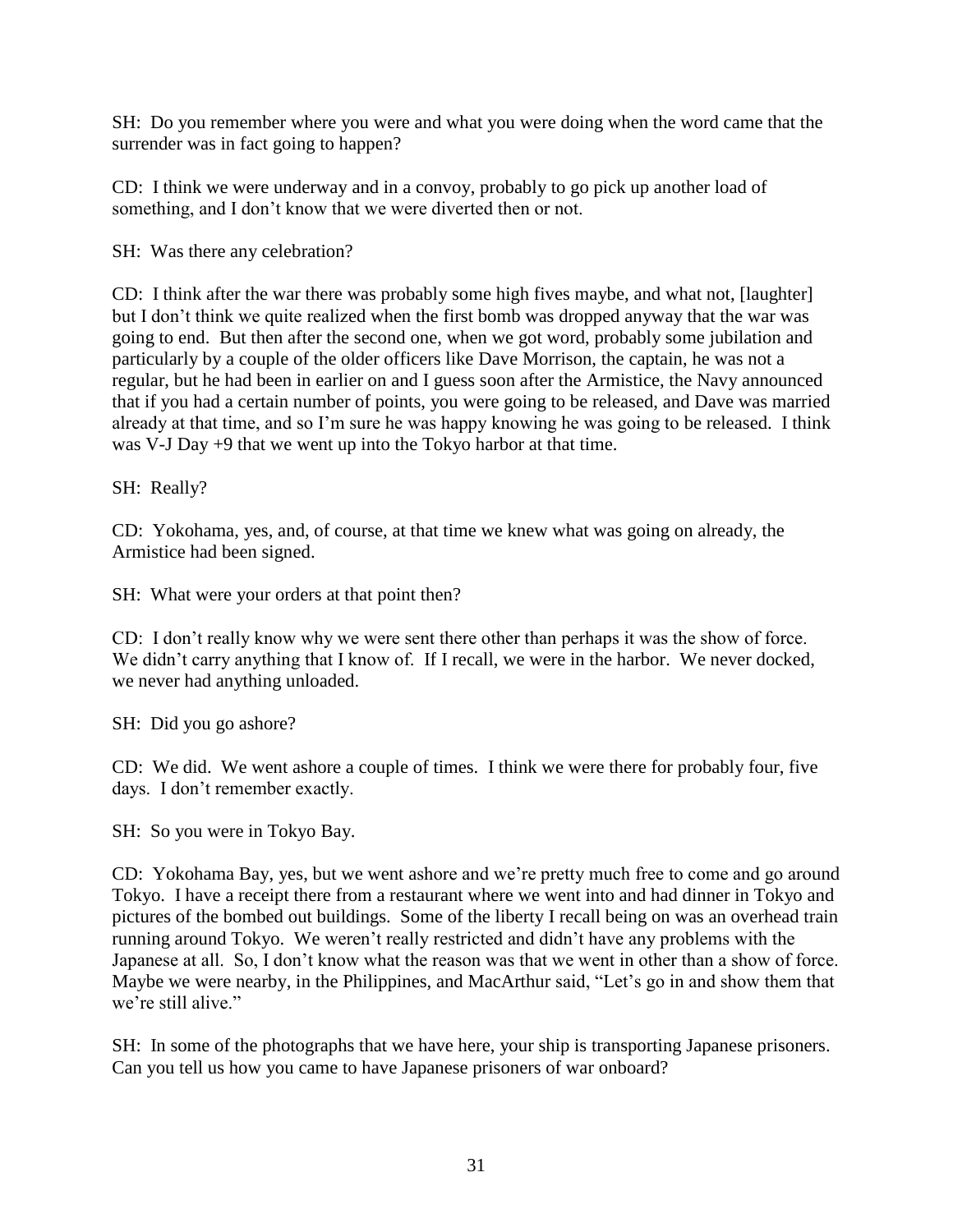CD: All these pictures here were taken with Australian Army personnel guarding Japanese captured Army. There were quite a few Australian in that those Philippine invasions. They had them in confinement on the islands, and we took them to centralized locations where they had prison camps. … As a whole, we had no problem with them, whatsoever. I think, they were as happy as a pig in mud to be onboard. They got three square meals, and you gave them a hammer and put them on deck to chip paint. … I don't recall any uprisings whatsoever, yes, and they were all Australian personnel that were guarding them.

SH: Was this well before the war was over, that you were transporting these Japanese prisoners of war?

CD: Yes. I don't think we carted any of them after the war.

SH: How did the men treat them on the whole?

CD: I don't recall we had any animosity on either part, their part or our part. They were in separate quarters. They weren't free to just roam the ship at all, but they were served their meals and were taken out on deck in the air and we had no problems at all.

SH: Considering the experiences that you had, how long were you in Japan, and did you have many points? Were you ready to come back home at this point, because you have been floating around for a very long time? [laughter]

CD: I was floating around for two-and-a-half years, but my time didn't start really until I went to Notre Dame. I was not on active duty before that, even though I was enlisted for a year. No, but Dave Morrison, my captain, and the executive officer, they had been in the service for a longer period of time, so Dave had points enough to get out while we were in Japan. ... Anyway, it was just a matter of a few days or weeks, a couple weeks I guess, and the executive officer, he was moved up to captain, and I was moved up to executive officer, and Dave went home. ... A couple of weeks later, O'Neil went home, and I was moved up to captain. So, that was completely out of the clear blue sky. I went from a lowly apprentice seaman at Notre Dame to captain of the ship. The war was over at that point. So I did have responsibility of the ship all the way home after we left Japan.

SH: Did you cross with a bunch of people or ships or did you crossed alone?

CD: No, we came alone. We did stop in Guam on the way back and we had two Christmas days because we crossed the International Dateline there, all thirty-six hours of it. … We spent New Year's Eve in Hawaii. Then we came back *via* California, San Diego, and down the coast back to the Canal, and decommissioned the ship at Charleston, South Carolina then. That was the last function that we had, to decommission the ship. I had accumulated over two-and-a-half months of leave at that time. While I was out there, I got no leave at all. I forgot what the schedule was, how many days per month, so, I was kind of rich when I came home, I thought at that time. ... I was able to get married and bought a car when I got home. But, the cars were so unavailable, at that time; all I could get was a 1929 Buick Roadster, off a used car lot. [laughter]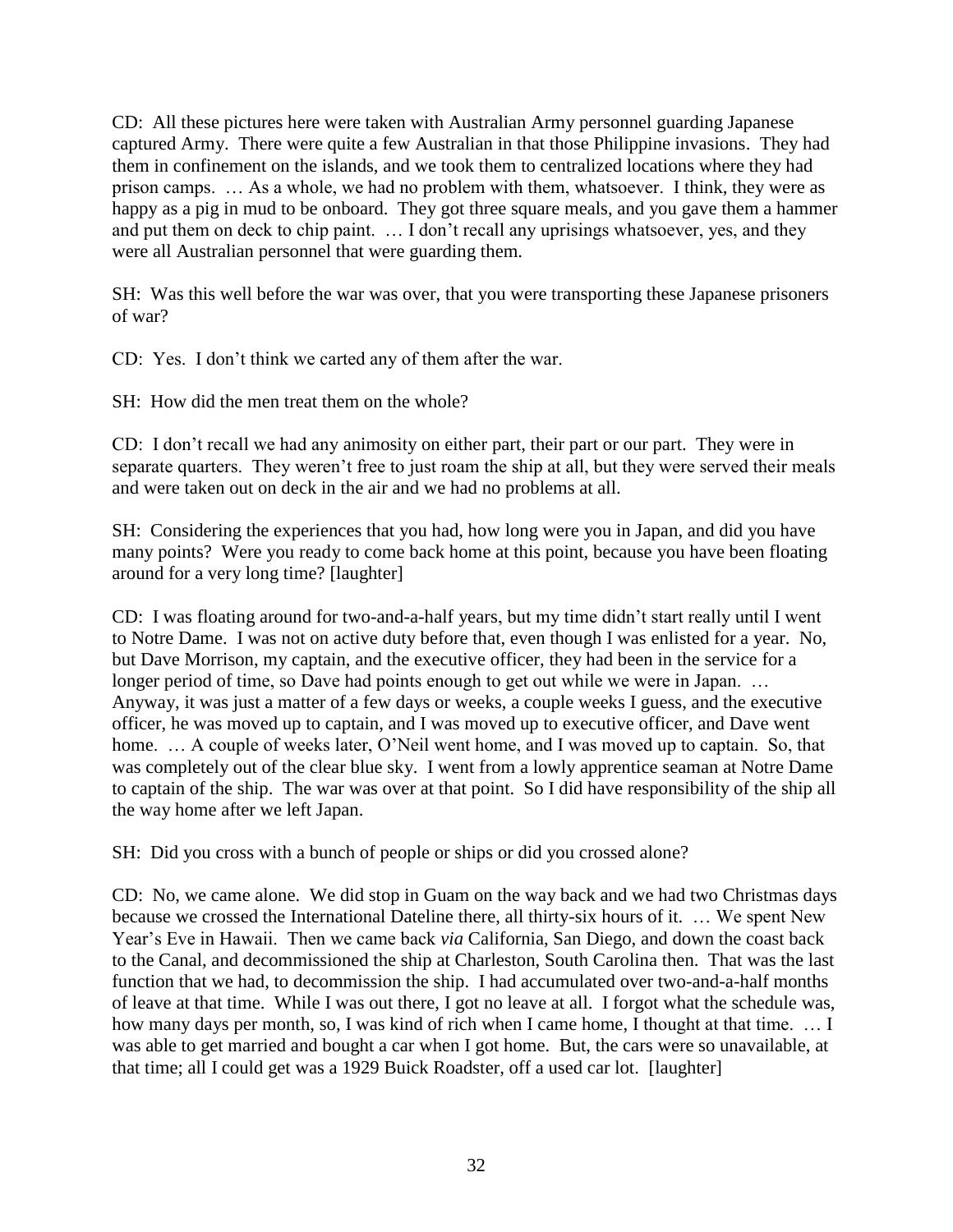SH: Was your wife from New Brunswick as well?

CD: Yes.

SH: Before we move out of the Navy, one question; How well behaved was the US Navy man?

CD: They were fairly well behaved; my biggest problem, when I was captain, was on the way home. Today, I guess it would not even be considered, but one of the chief petty officers was found in bed with one of the seamen. At that time, it was a big [deal], today, I guess sixty years later, probably not, but they were court-martialed for it and I don't know what happened after that.

SH: Were they court-martialed once you got to the West Coast?

CD: No, I think that was out there someplace. It was in Hawaii where it became evident. We didn't do court-martials onboard ship at all, they were put ashore.

SH: Were they put in the brig on the ship until you got to…

CD: They were court-martialed there and I'm not sure what came about after that. That was unusual in those days; maybe it was happening a lot more than we knew about. Otherwise, I can't say that the personnel were any big problem.

SH: Was there ever any thought in your mind to stay in the Navy and continue with your career?

CD: Not really at that point. They had offered enlistment in reserves, but I didn't pursue it. I got my discharge and after my leave was up in June of '46, I got released altogether, detached completely.

RS: You were talking about points, and how to get out, how did you accumulate points? Was it just a matter of how much time or how long you were in?

CD: I think basically that's what it was, but I'm not sure whether marriage had any bearing or maybe children, but it didn't affect me at all, but I know Dave was married and I don't think he had any children at that time.

RS: It wasn't how many landings you have made?

CD: I don't recall that. I didn't get released on points, I just got released because the war had ended and we got our ship back and decommissioned. The only other episode I recall was back in Charleston Harbor, there in [Cooper] River. We were decommissioning the ship when one of the freighters that was tied up broke anchor and drifted into the bridge and did some damage to the bridge, and it was one of the main arteries going down South. We only had a handful of people and so many of our responsibilities were suspended, and one of them was, I guess, my doing. We weren't keeping logs anymore, all the weather reports that you had to do every hour, and they came onboard looking for our log. We had no log.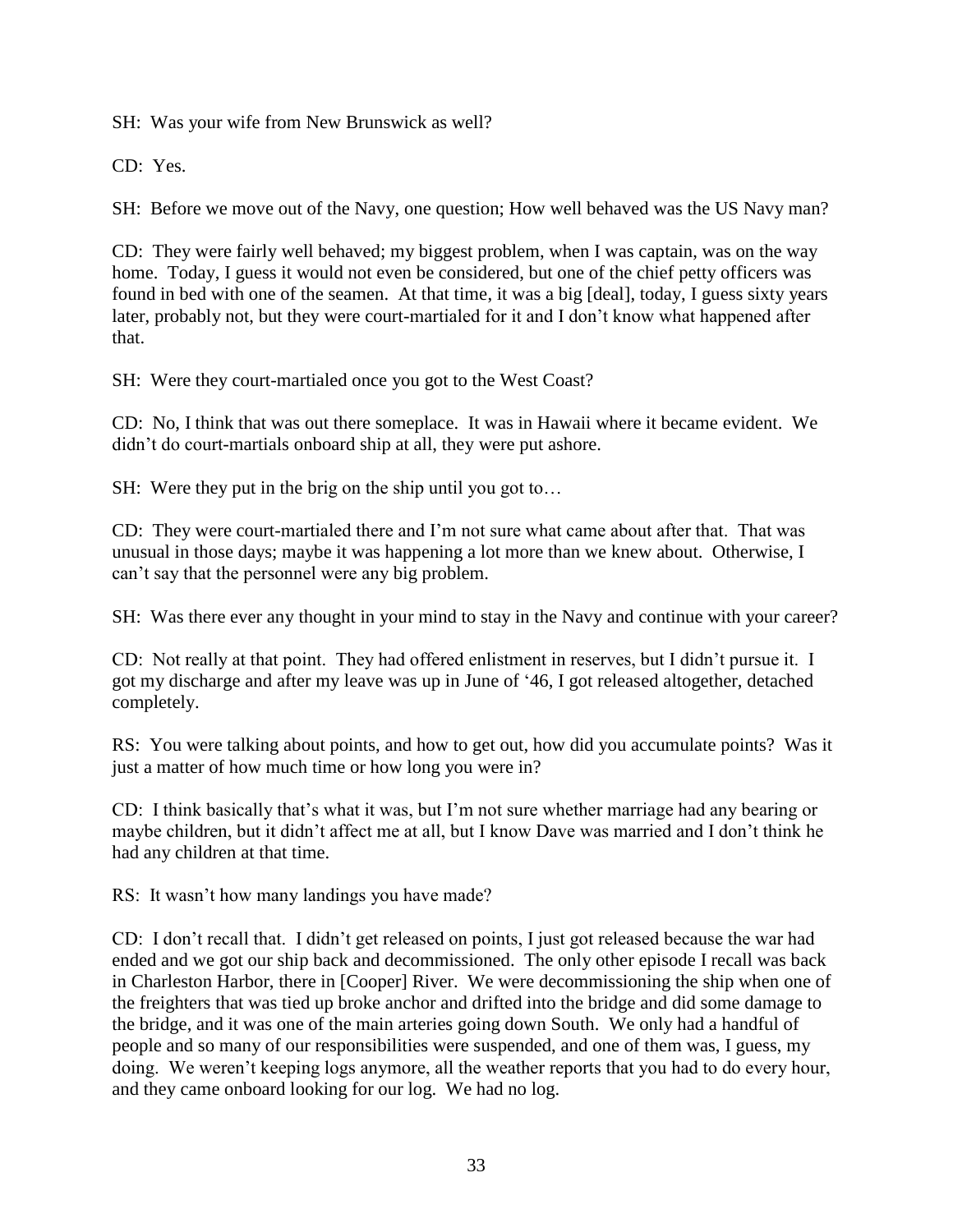-END OF TAPE TWO, SIDE ONE---------------------

SH: You were talking about being investigated and not having a ships log. Did this lead to any repercussions to you as captain?

CD: Fortunately, not. They maybe felt sorry for us at the time because there were only a handful of us left, and we didn't have much of anything left on the ship anymore.

SH: Were you still living onboard?

CD: We were living onboard, the few of us. I don't recall exactly, but there might have only been ten or twelve of us left, all the equipment was removed anyway, and getting ready to put the ship in mothballs up in the Cooper River, where there was a whole string of LSTs tied up, … so, the ship was being readied to be towed up there and decommissioned.

SH: Where did you go from there?

CD: From there, I went to New Brunswick, New Jersey.

RS: Prior to reaching the Pacific, or even prior to going to Notre Dame and starting your training, did you have any expectations of what the war would be like or what you would actually be doing?

CD: I really didn't know what I was doing, I'm not even sure why I joined the Navy, but I thought I wouldn't be trudging around the mud, and maybe a cleaner life and, if anything was going to happen, I wouldn't even know about it with being out on the water. … I always, even to this day, I like the water. I still go swimming. [laughter] No, I didn't really anticipate what was going to happen to me at all.

SH: Were you discharged right from Charleston?

CD: No. I was actually discharged in New York, three years and ten months later, same place I signed up, 33 Pine Street.

SH: Your brother was he involved in the military?

CD: No, John, my brother, he was married and had a couple of kids already at that time, so he was never called.

SH: Could you just walk us through your life since your discharge, please?

CD: Well, after my discharge, I was married before my discharge. I went to work, my brother and I, we had a dairy lab in Bound Brook. … We operated that dairy lab. We were doing bacteriological work for several dairies in the area from the Shore up to North Jersey and we pursued that for, I guess, about ten, twelve years. … Then my brother had the opportunity to go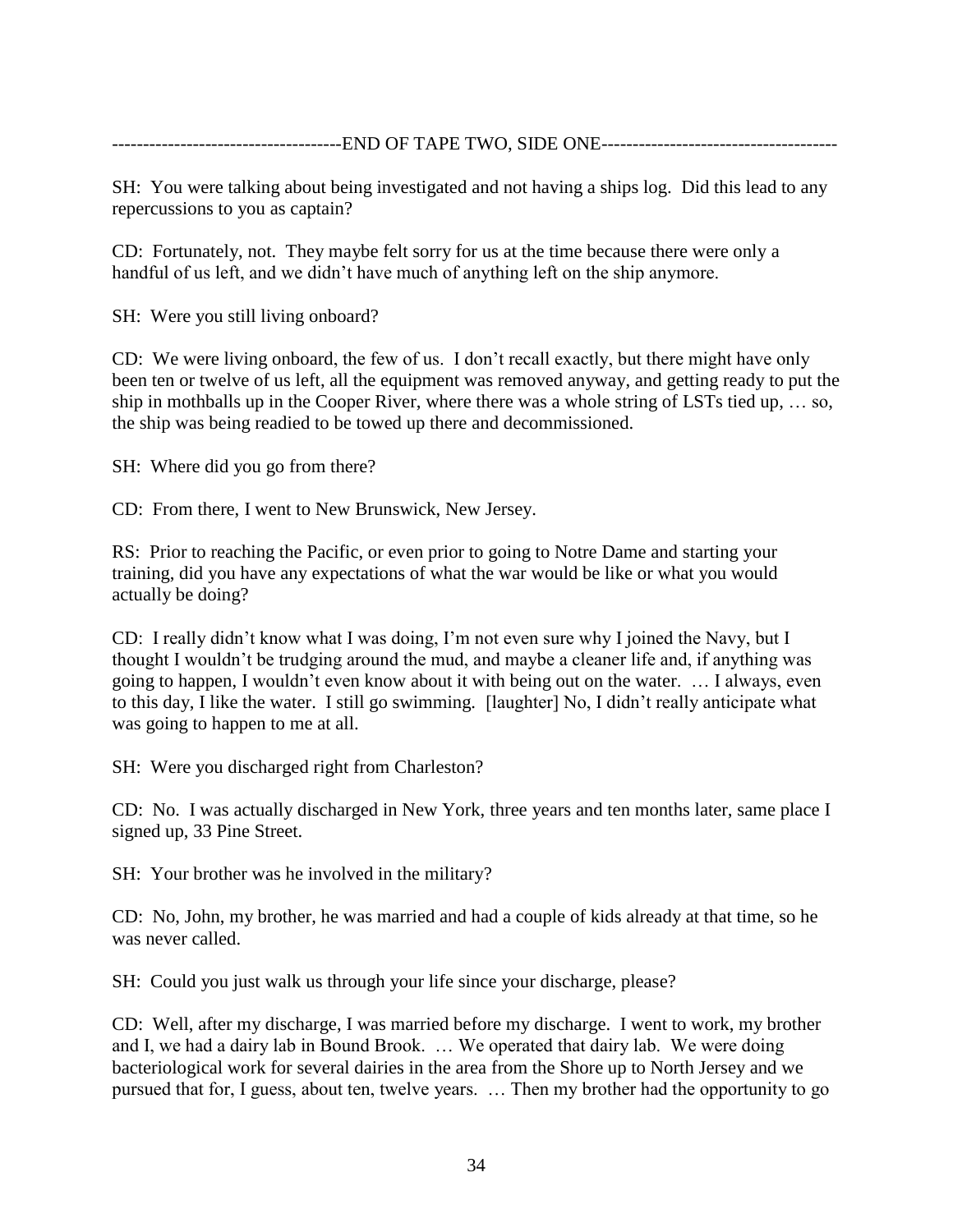manage a plant in Heightstown, where Ryan said he was from, and I had the opportunity to go up to a plant in Easton, Pennsylvania. So we gave up the lab at that point, and I worked up in Easton for two years and came back down to New Jersey, New Brunswick and Bound Brook, and started working here in Flemington in 1957. I commuted for about five years and bought a place in Flemington here and worked at Johanna Farms as director of quality assurance and retired from Johanna Farms in 1986, after twenty-nine years there. Florence and I married in 1985 and I've been here ever since. Never regretted retirement. [laughter]

SH: Could you tell us about your family before we end the interview?

CD: I have three children, all college graduates, two from Rutgers, and none of them had any children, so I have no grandchildren and I always kid Florence I married her because she had grandchildren and some great grandchildren already.

SH: Have you stayed involved with Rutgers?

CD: I have to a certain degree, my class, anyway, the Class of '44, we've been quite active yet and I think Rutgers should start paying me a salary because I've been to three football games in the last three years and they won everyone of them. [laughter]

SH: There may be something to that.

CD: Of course, they have all been homecoming games.

SH: I thank you very much. Can you think of any questions that we didn't ask or any stories that you would like to tell us before we end?

CD: Just off hand, without going into further detail here, I think that covers my uneventful career in the Navy. I'm thankful that I never caught the *LST-472*.

SH: What kind of an impact do you think World War II had on the man that you are today, or the man that you were in the '50s and the '60s?

CD: I had forgotten pretty much about it. I don't think about it probably near as much as the people that were in Vietnam or the Korean War. I think we more or less took that for granted, that it was something that had to be done in those days, and I don't know that there was anybody ever in my association that regretted or said, "Gee, I wish we hadn't gone." But it was just more or less, a foregone conclusion that we had to defend the USA from this Japanese attack. Whereas today, I think there's a lot more hesitancy in war, which I feel that way, too. We don't want to have to go to war again. Maybe if it came down to it I guess with the World Trade Center bombing, certainly I have felt more or less that, yes, something has to be done there.

SH: I thank you very much, this was a delightful interview.

CD: Thank you and you made me reminisce on some of my experiences that I had forgotten about.